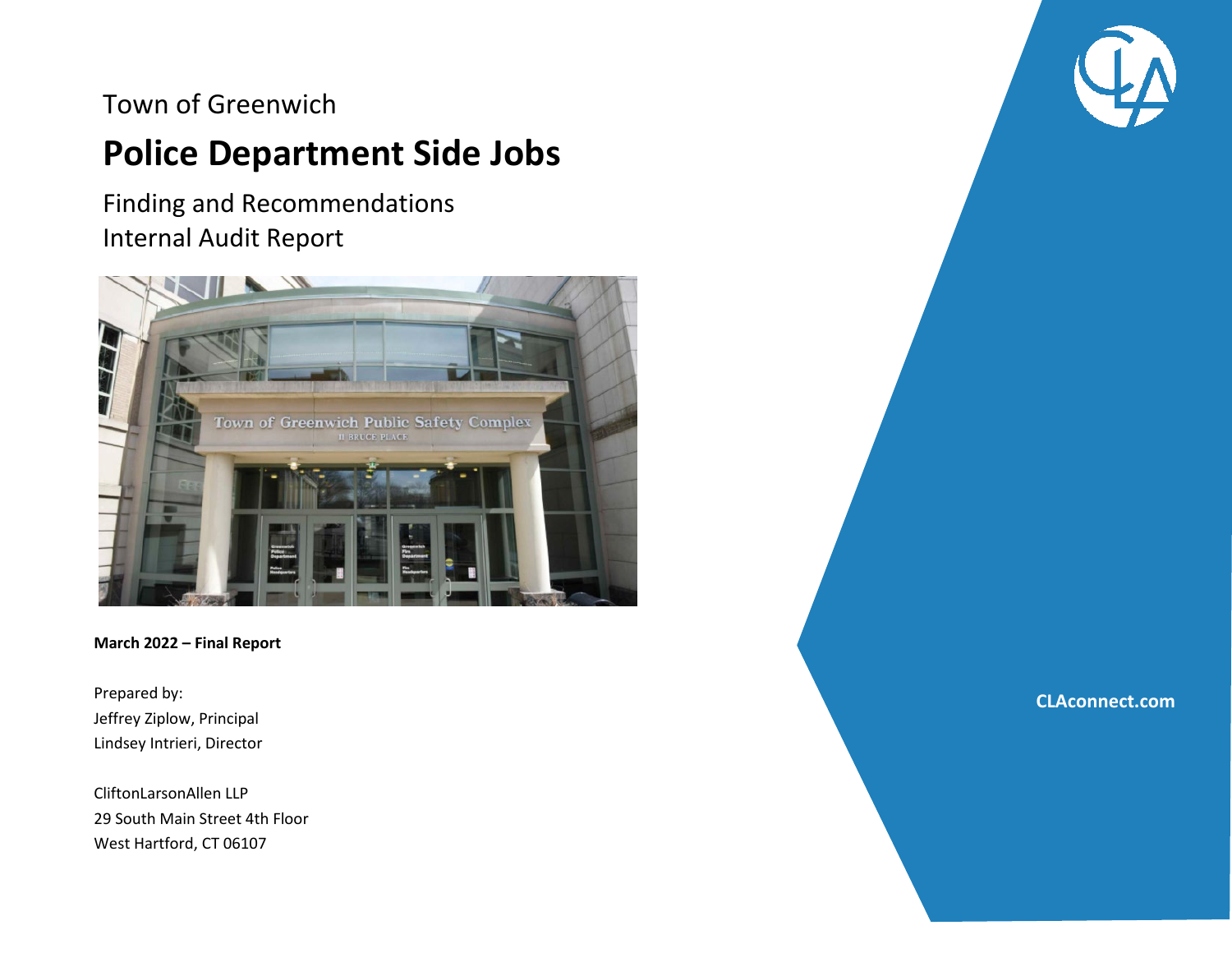## Town of Greenwich - Police Department Side Jobs Audit - Table of Contents

## Contents

| А. |  |  |  |  |  |  |
|----|--|--|--|--|--|--|
| В. |  |  |  |  |  |  |
| C. |  |  |  |  |  |  |
|    |  |  |  |  |  |  |
|    |  |  |  |  |  |  |
|    |  |  |  |  |  |  |
|    |  |  |  |  |  |  |
|    |  |  |  |  |  |  |
|    |  |  |  |  |  |  |
|    |  |  |  |  |  |  |
|    |  |  |  |  |  |  |
|    |  |  |  |  |  |  |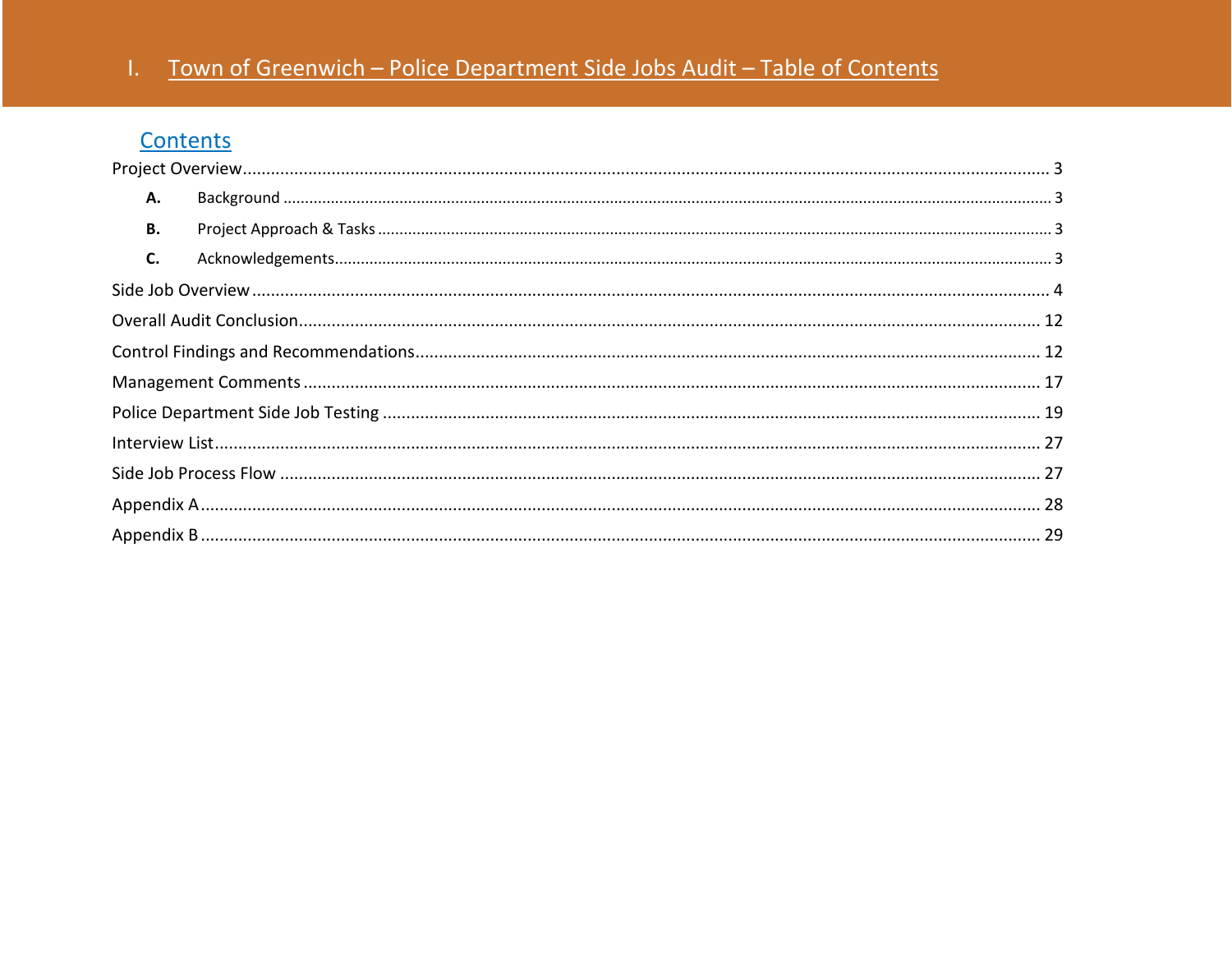#### <span id="page-2-0"></span>Project Overview

<span id="page-2-1"></span>**A.** Background

The Town of Greenwich (hereinafter referred to as the "Town") engaged CliftonLarsonAllen LLP (hereinafter referred to as "CLA") to provide internal audit services related to the processes and controls associated with police extra duty/private duty jobs (hereinafter referred to as "Side Jobs") This review included an assessment of the process for assigning jobs, creating and managing invoices for Side Jobs, and reconciling payments.

#### <span id="page-2-2"></span>**B.** Project Approach & Tasks

This review included the following project tasks/activities:

- 1. Review and confirm the police union contracts/agreements from 2019 through 2021 and document the provisions/rules associated with the use of regular, "comp," overtime and vacation time
- 2. Obtain institutional knowledge of past practices related to time tracking, accrual processing and how Side Jobs are assigned and tracked
- 3. Review the processes and controls of time entry, payroll process vacation/extra vacation, time tracking and accruals associated with Side Jobs
- 4. Confirm how invoices for the Side Jobs are generated
- 5. Confirm how monies for the Side Jobs are collected
- 6. Confirm how differences in invoices and monies collected are tracked/monitored
- 7. Confirm the technologies used to process Side Job invoices
- 8. Test how officers are assigned to Side Jobs
- 9. Test invoices generated and monies received transactions
- 10. Test the accruals processed and tracked
- 11. Provide management with a report of our findings and recommendations
- 12. Meet with management to review the results of the report

#### <span id="page-2-3"></span>**C.** Acknowledgements

CLA would like to thank the Side Job Coordinator and Purchasing Coordinator for their participation, support, ongoing dialogue, and feedback during this internal audit.

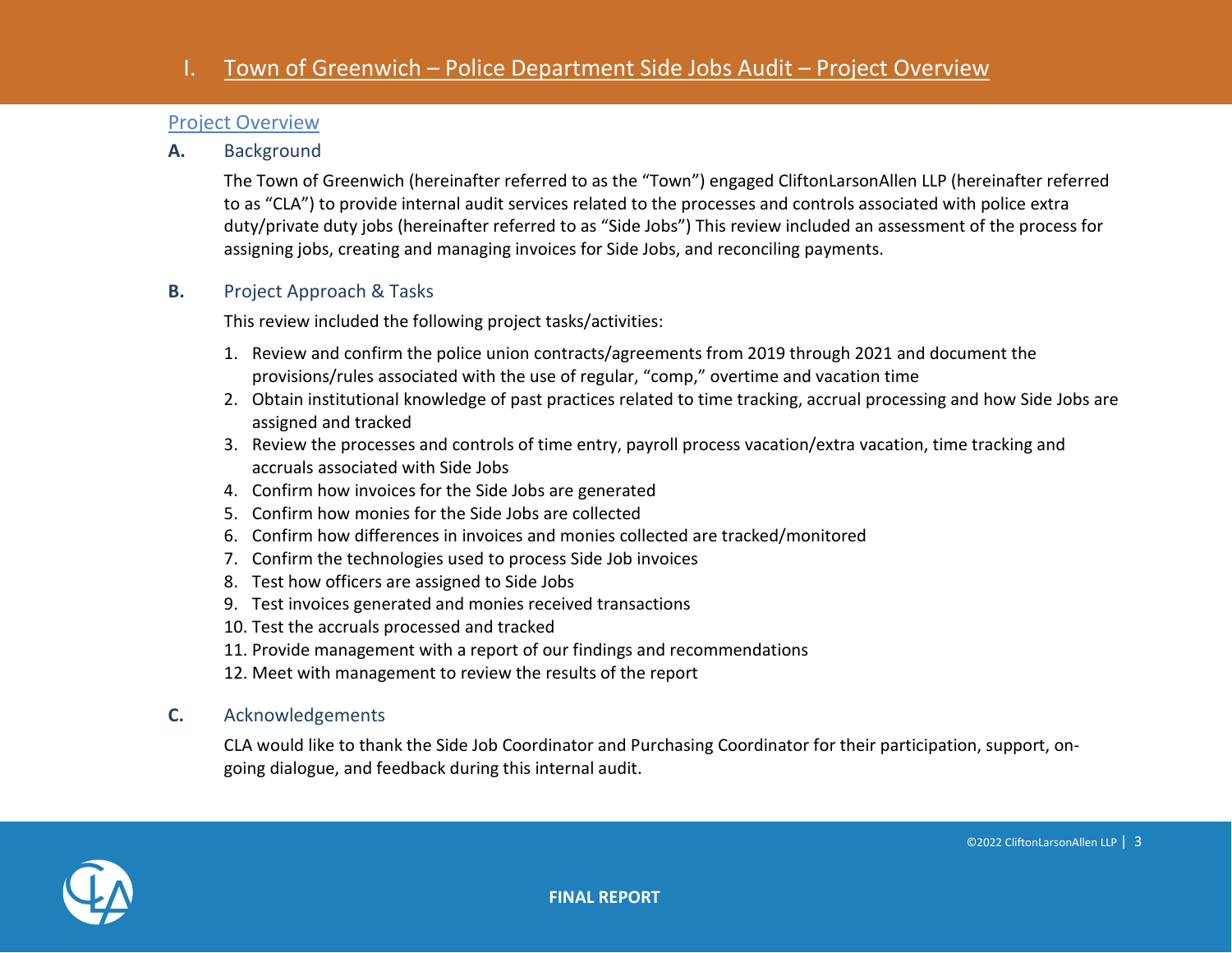#### <span id="page-3-0"></span>Side Job Overview

Below is a description of the Side Job operations within the Town of Greenwich Police Department:

- 1. Provisions/Rules associated with use of regular, "comp," overtime, and vacation
	- a. Officers may take comp time, vacation time, or any other time off in order to work a Side Job
		- i. Sick time cannot be used to work a Side Job
		- ii. Officers are permitted to switch shifts with each other in order to work a Side Job
	- b. Side job hours are not factored into an Officer's regularly scheduled work week hours/pay and therefore do not lead to overtime hours/pay
	- c. Any sworn officer is eligible to work a Side Job at any time
		- i. Officers working under "light duty" status or those who have been classified as "unable to work due to injury" are not permitted to work Side Jobs
		- ii. Officers are permitted to sign up for a maximum of five (5) future scheduled Side Jobs (not including road races, religious crossing duty jobs, and jobs that have remained unfilled within 48 hours of the job/event start time)
	- d. "Special Officers" are permitted to sign up and work Side Jobs so long as they have maintained an eight (8) hour monthly (96 hours per year) volunteer commitment
		- i. Special Officers are mostly retired Greenwich Police Officers
		- ii. Volunteer hours for these officers include training, crowd control, walking posts, and other shifts
			- Their hours are tracked and monitored continuously by the Traffic section of the police department
	- e. There are currently 152 Officers in Greenwich Police Department

*Note: "Blue Payroll" refers to Police Officer extra duty jobs that are charged to other Town Departments or the School District in which rates vary based on the individual officer. Blue Payroll is excluded from this audit.*

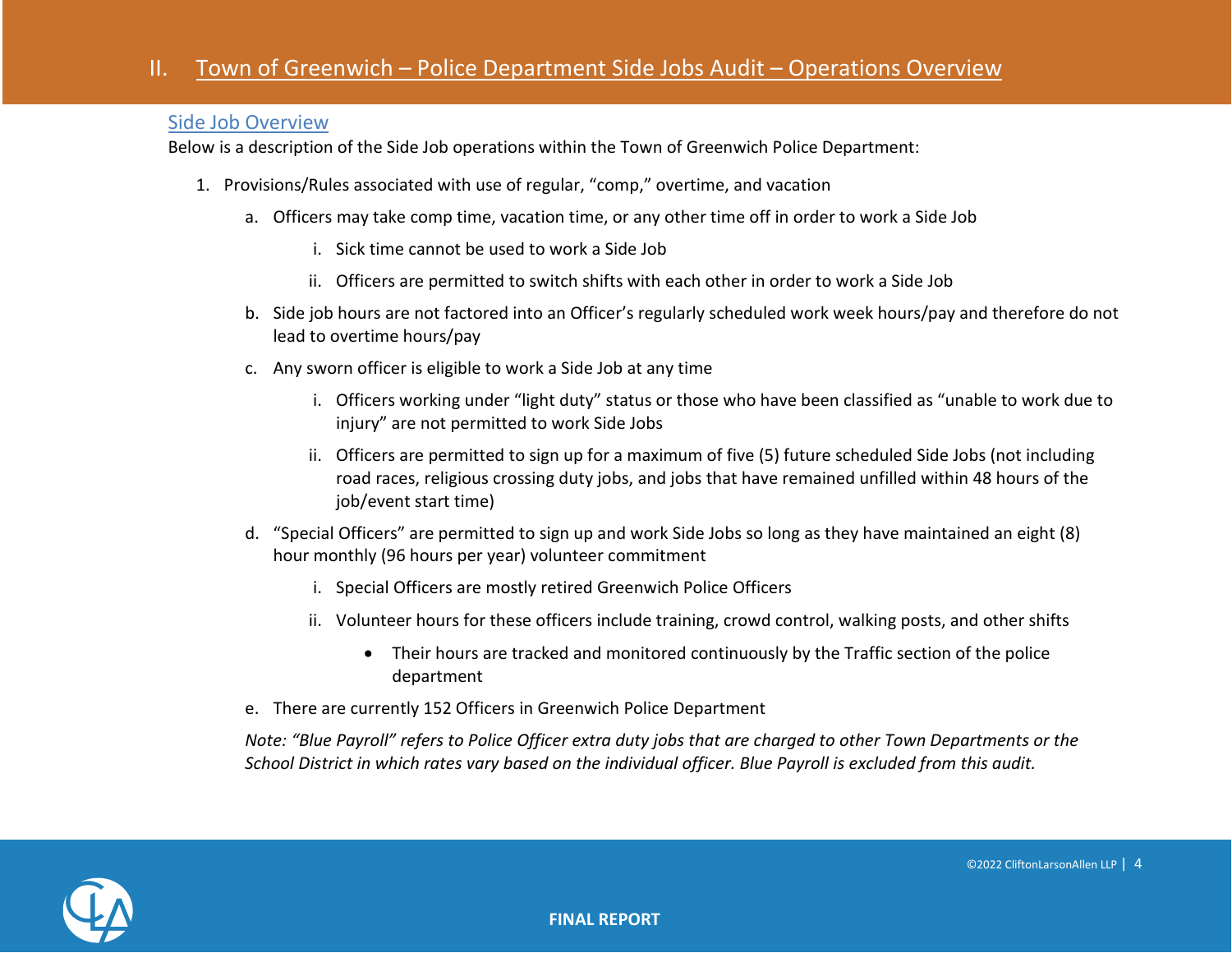#### 2. Rates

- a. The rates for Side Jobs do not vary by officer rank or seniority; they are set rates for the entire department based on job type
- b. Each job includes a \$5 per hour Administrative fee that generates revenue for the Town of Greenwich General Fund. Annually, the Police Department generates approximately \$400,000 in revenue from Side Jobs. Rates are currently as follows:
	- i. Standard Side Job: \$75/hour with a four (4) hour minimum (funerals and road races have 3-hour minimums, Deer Park Association has been grandfathered into a 2-hour minimum): \$70/hour to the Officer, \$5/hour Administrative fee
	- ii. Crossing jobs: The Police Department currently has three (3) different crossing rates based on location in the Town (traffic) and time of day

| Crossing A - \$80               | Crossing B - \$90              | Crossing C - \$110                |
|---------------------------------|--------------------------------|-----------------------------------|
| Greenwich Country Day - AM      | Greenwich Country Day - PM     | Eagle Hill School                 |
| <b>Brunswick-Maple Crossing</b> | Carmel Academy/Japanese School | <b>Brunswick-King St Crossing</b> |
| <b>Greenwich Catholic</b>       | <b>GCDS Stanwich</b>           | Temple Sholom                     |
|                                 | Pickwick Plaza                 | Convent of Sacred Heart           |
|                                 | <b>Greenwich Academy</b>       | Greenwich Academy-Lower PM        |
|                                 | <b>Brunswick-Maher Ave</b>     | <b>Brunswick Maple PM Friday</b>  |

- c. Vehicles
	- i. Vehicles are charged a standard rate of \$25 for every four (4) hours of use on a Side Job
	- ii. Vehicle billing is done separately from the billing of time for Side Jobs worked by officers and the process is managed by the Police Department's Purchasing staff, not by the Side Job Coordinator

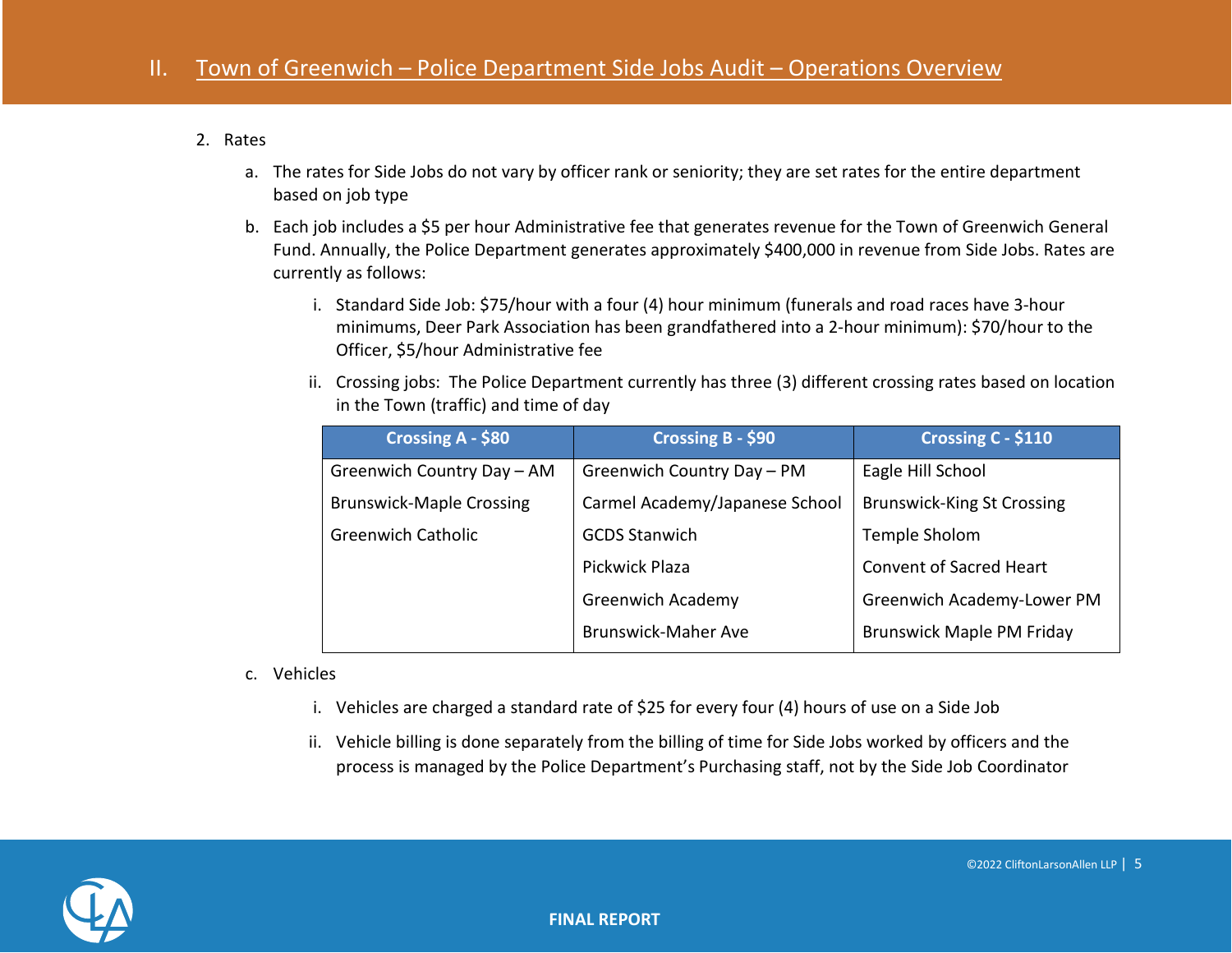#### 3. Software

- a. POSS Police Officer Scheduling System
	- i. This software is used to manage officer's schedules, time entry, and pay
	- ii. Every two (2) weeks, a POSS export report is sent to Town Payroll for payroll processing
	- iii. As of January 2022, the Police Department updated their system to VCS POSS. This a web-based and mobile-compatible scheduling system that offers enhanced officer tracking, a mobile app, and updated scheduling functionality.
- b. MUNIS Fully integrated financial management system
	- i. This software is used by the Town Treasury staff to post the revenue from Side Jobs
	- ii. The Side Job Coordinator does not currently use MUNIS for invoicing or to manage accounts receivable
- c. ADP Town Payroll software
	- i. This software is used by Town payroll staff to process Officer payroll and payments for Side Jobs
- d. Microsoft Excel Spreadsheet software program
	- i. The Side Job Coordinator uses Excel to create Side Job invoices and to track invoice payments from customers
- e. Adobe Acrobat PDF (portable document format) file creator
	- i. The Excel Side Job invoices are saved as PDF files and sent out to the booking parties (mostly via email, with some physical mail sent out for invoices)
- 4. Long-term Side Jobs
	- a. Long-term Side Jobs are those that reoccur regularly for an extended amount of time (e.g., Jewelry store security)
	- b. Greenwich Police Department has approximately 43 long-term Side Jobs at this time
	- c. Long-term Side Jobs have a four (4) hour minimum

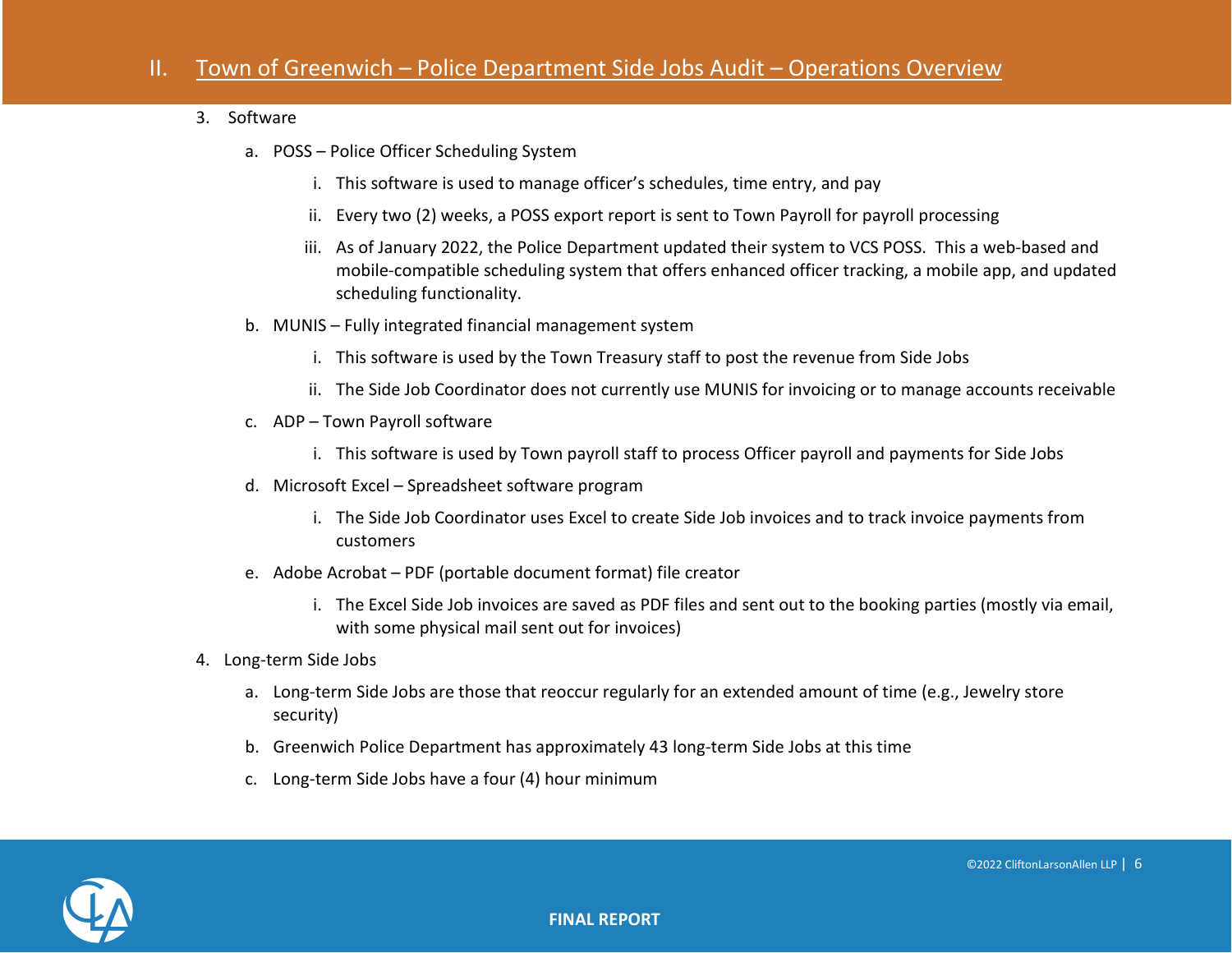- d. Long-term jobs are managed by different coordinators throughout the Police Department; there are approximately 36 coordinators currently (each coordinator may manage up to 3 long-term Side Jobs)
	- i. These coordinators manage and maintain their own email lists of interested officers (officers are allowed to be on any and all Side Job/long-term Side Job email lists)
	- ii. The "red book" is not used to post long-term Side Jobs (this is a physical, red notebook calendar kept in the Patrol Division Report Room)
- e. The long-term Side Jobs do not have Side Job agreement forms in place
- f. The Chief of Police approves long-term Side Jobs in addition with the coordinator
- g. On a monthly basis, per procedure, Coordinators submit a monthly report (on or before the 15<sup>th</sup> of the month) to the Commander of the Professional Standards Division, or their designee, identifying by date, every officer that participated on the long term Side Job, the hours that they worked, the total numbers of hours each officer worked, and if a Special Officer participated, the list of regular officers who were offered the job prior to the Special Officer being hired
- h. On an annual basis, the Chief of Police's Office validates all long-term Side Jobs and ensures the officers assigned to them are still interested/able to work the job
- 5. Side jobs sign up process
	- a. The Side Job Coordinator maintains an email list of all officers who are interested in working Side Jobs
	- b. The Side Job Coordinator is contacted with a request for a Side Job
		- i. Upon request for the Side Job, the Side Job Coordinator sends the booking party a PDF Side Job agreement form to complete, sign, and return
		- ii. The Side Job Coordinator obtains the signed agreement by the booking party prior to the job occurring
	- c. The Side Job Coordinator logs the job opportunity in the Departments "red book" (red notebook-calendar) and emails his list of interested officers, notifying them of the opportunity

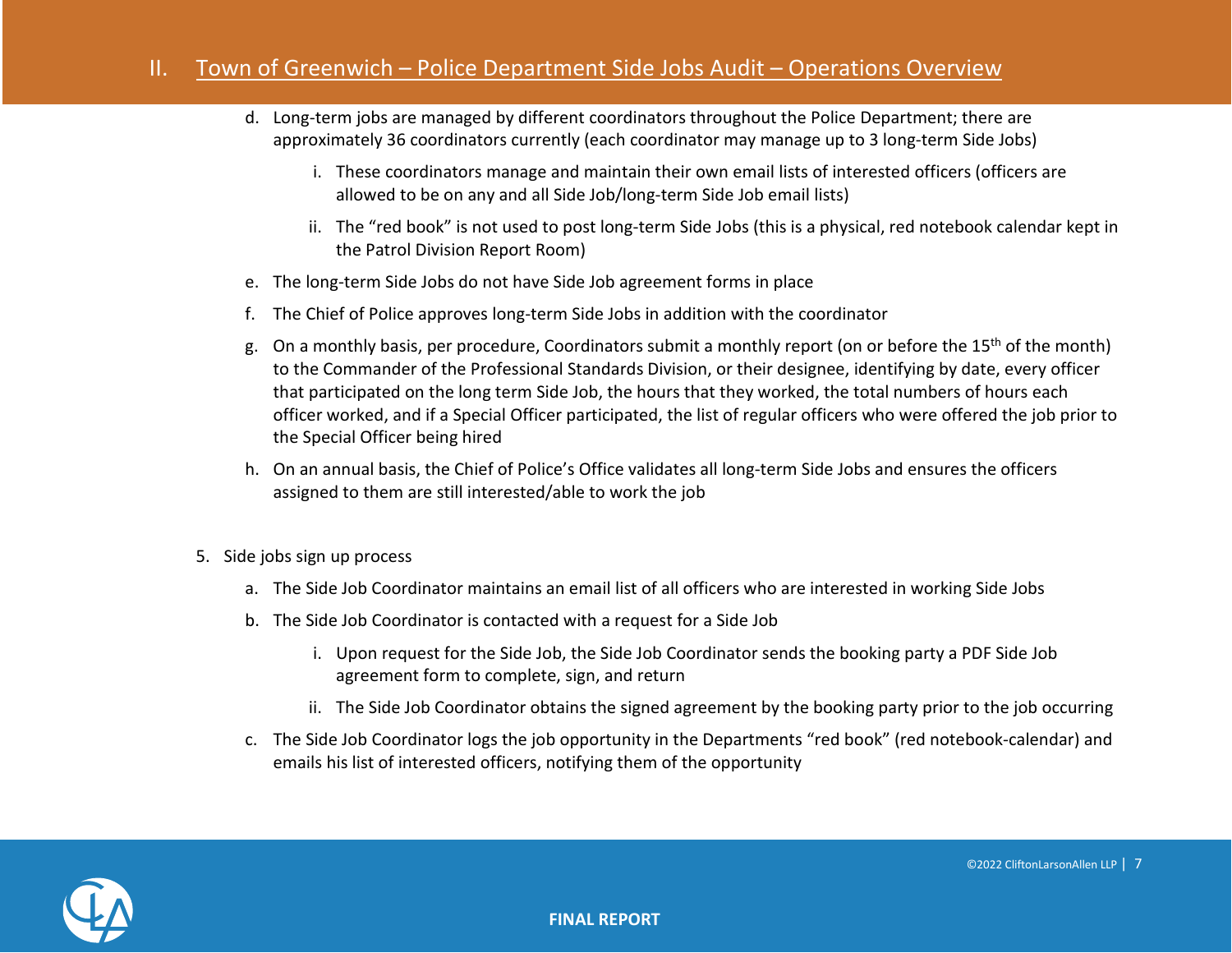- d. If the job is scheduled to occur within 48 hours, officers may reply directly to the email (or call the Side Job Coordinator) and the Side Job Coordinator will manually sign them up in the red book. If the job is scheduled for a future date and time, the officer can sign-up themselves in the red book
	- i. Officers are booked/signed up for Side Jobs on a first-come, first-serve basis. There is no mandatory officer rotation
	- ii. Per interview with the Side Job Coordinator, the Officers have ample opportunities to work Side Jobs and for the most part, any interested officer can obtain Side Job duties
- e. A visual depiction of the Side Job process from sign-up through invoice collection is depicted in the Appendix
- 6. Time entry related to Side Jobs
	- a. When an officer works a Side Job, they are to obtain a completed Side Job Verification Form
		- i. The form is signed by the officer who worked the Side Job and per policy, "every effort shall be made to have an onsite representative of the customer also sign the form"
		- ii. Completed forms are to be turned into the Desk Sergeant within 48 hours of the end of the Side Job. The Desk Sergeant provides the documents to the Side Job Coordinator
			- Officers are permitted to also email a photo of the form to a designated Side Jobs email inbox in order to have their hours logged sooner (resulting in faster payment to the officer). However, the paper form is required before the Side Job Coordinator can create the invoice
			- This paper sheet is used as the "document of record" for the Side Job. When POSS time entries and the sheets are later reconciled, the paper sheet is used as the primary source of record
			- Note: Crossing jobs do not currently have Side Job Verification Forms. The Police Department relies on the officer in working the hours requested for the Side Job as well as the customer themselves to report if any issues occurred (e.g., an officer "no show")
				- a. The Long-Term Side Job Coordinators regularly check with the Private Schools and other locations when there are snow cancellations or delays that impact a scheduled Side Job. They then notify the Side Job Coordinator.

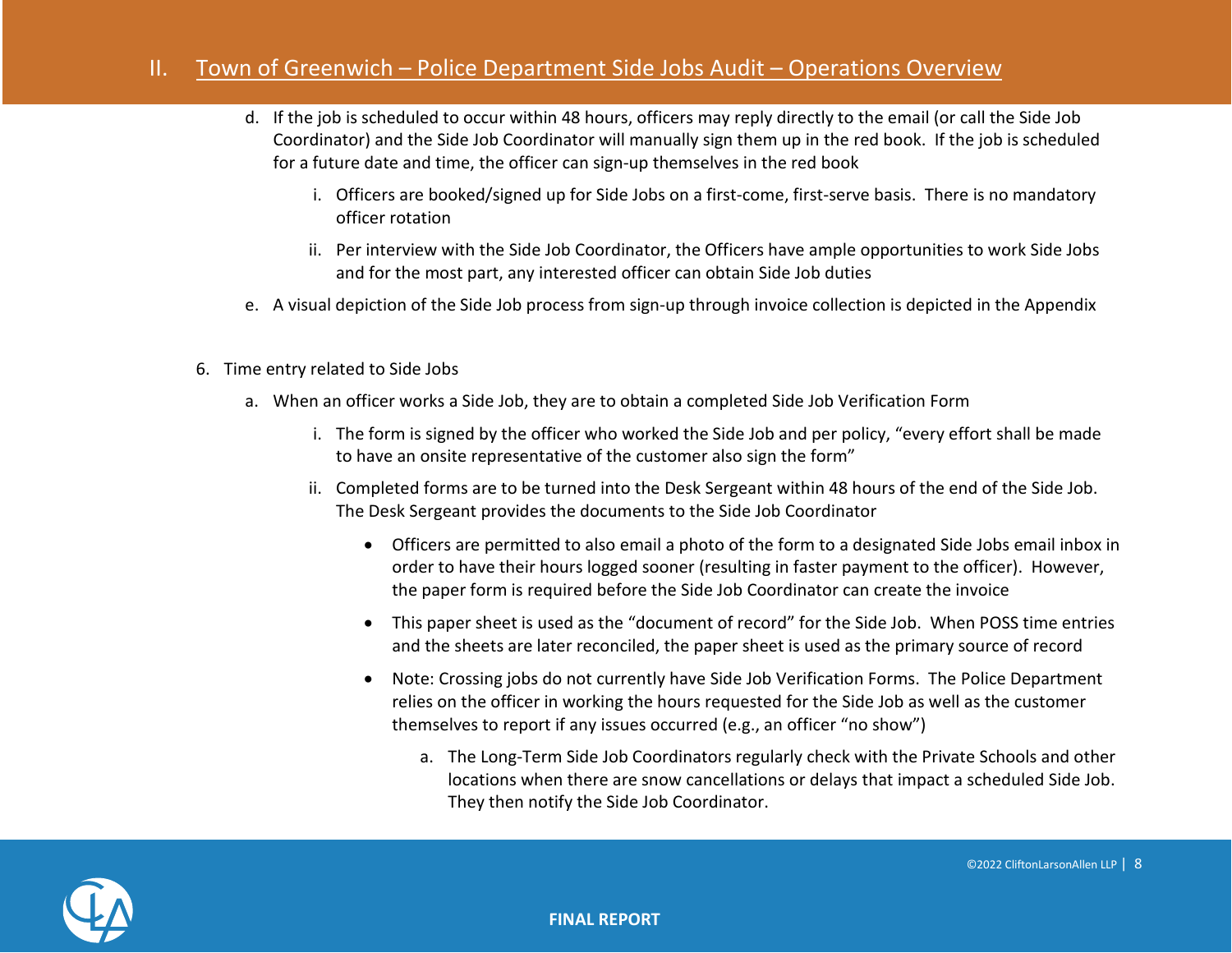- b. The Side Job officer, or supervisor, logs the officer's time into POSS. If the officer is entering, the time entry shows as a "request" for a specific job with specific number of hours and date
- c. A supervisor or the Side Job Coordinator reviews the POSS entry and reconciles it against the paper Side Job Verification Form (if there is a discrepancy, the POSS entry is edited to reflect the paper document). The job is then electronically approved in POSS and ready to be included in payroll
- d. Additionally, every other Monday morning, the Side Job Coordinator reviews all Side Job Verification Forms against POSS to confirm all are correct
- 7. Payroll related to Side Jobs
	- a. Officers are paid for their time on a Side Job regardless of whether the booking party (customer) has paid the Town
	- b. Every two (2) weeks, the Police Department exports a POSS payroll file to the Town Payroll Department for processing
	- c. The Town Payroll Department does not cut a separate check for Side Job payments; officers are paid for the hours as part of their regular payroll check
- 8. Side job billing and collection process
	- a. Side jobs are billed twice monthly
		- i. Jobs performed during days 1-15 of the month in the first billing cycle
		- ii. Jobs performed day 16 to month end in the second billing cycle
	- b. At the beginning of each month, the Side Job Coordinator sorts all paper Side Job Verification Forms by company, date, and time
		- i. Each occurrence is then entered into Excel manually as an invoice and saved with the date
			- The Side Job Coordinator uses Excel to create invoices for Side Jobs (these are later made into PDF files before being emailed or mailed out)

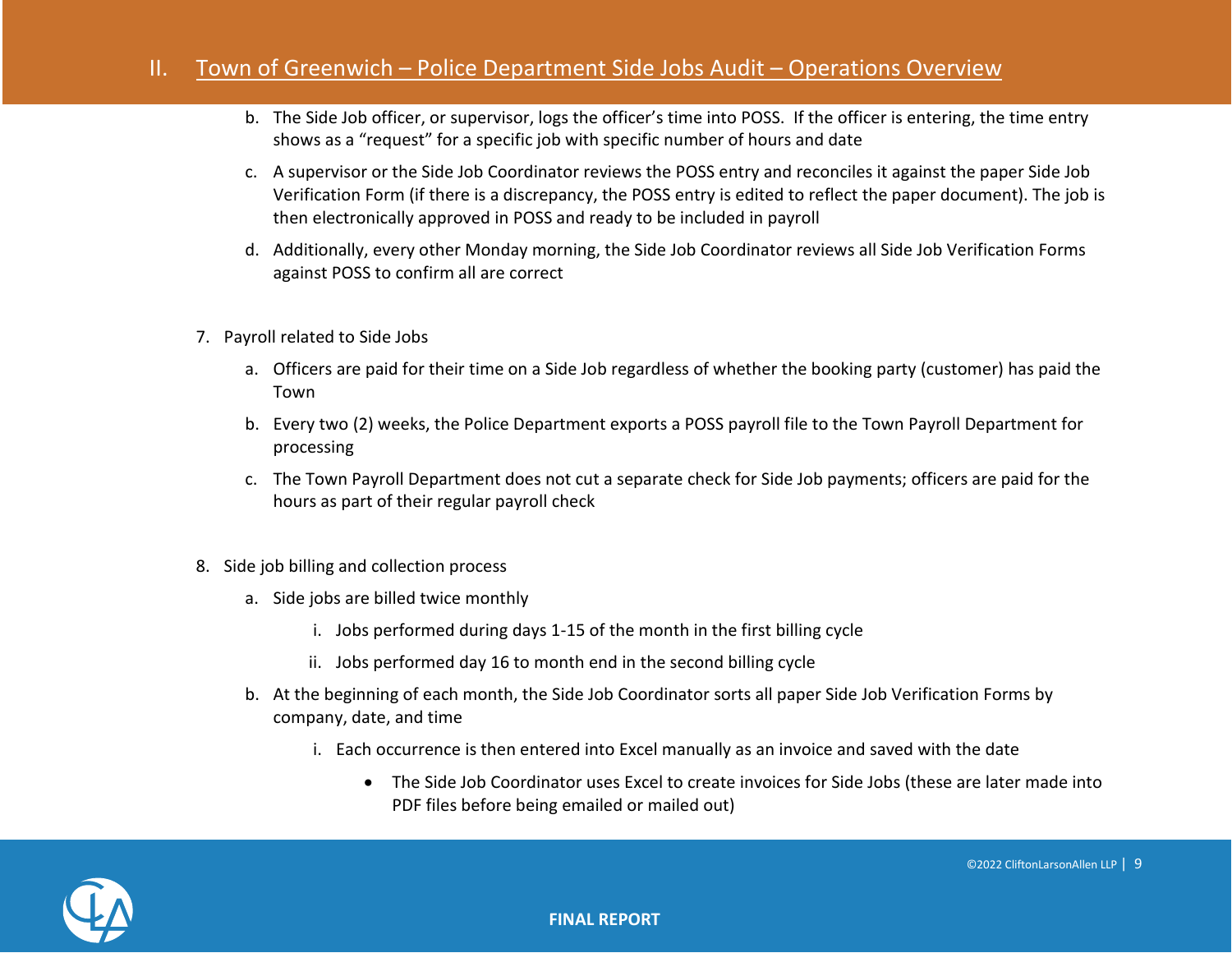- ii. After all invoices are generated, the Side Job Coordinator totals the number of invoices against paper Side Job Verification Forms to ensure none are missed
- iii. Invoices are then sent out through email or physical mail
- c. Payments are made via check to the "Town of Greenwich" and are mailed directly to the Police Department ("care of Side Job Coordinator")
	- i. Customers are also permitted to bring cash payments to the Police Department directly, although this is not encouraged. In these instances, the Side Job Coordinator creates a receipt, deposits the cash immediately, and turns the receipt into Town Treasury
	- ii. Currently, there is one (1) customer, Altice USA, formerly Cablevision/Optimum, that pays the Town via EFT. These payments are made directly to the Town and Town Finance makes a copy of the fund transfer and sends to the Side Job Coordinator to reconcile his invoices and receipt
- d. The Side Job Coordinator typically scans checks daily (the Police Department has a bank check scanner)
- e. The Side Job Coordinator will create a receipt for checks and EFT payments received and a copy of the deposit confirmation and provides both to Treasury. Only at this time, is Town Finance/Treasury notified of the revenue obtained from Side Jobs. Treasury posts the revenue in MUNIS
- f. It was noted that there are no late policies or late fee program in place for customers at this time. Per interview with the Side Job Coordinator, some checks are sent late and there are some customers that are particularly more delinquent than others (e.g., Verizon)
- g. Payments are tracked in the Side Job Coordinator's Excel sheet
	- i. In instances where a payment is short, the Side Job Coordinator will contact the customer directly to confirm the balance
	- ii. In instances where invoices have been overpaid, the Side Job Coordinator will return the check to the customer and ask that a new check be written for the correct amount

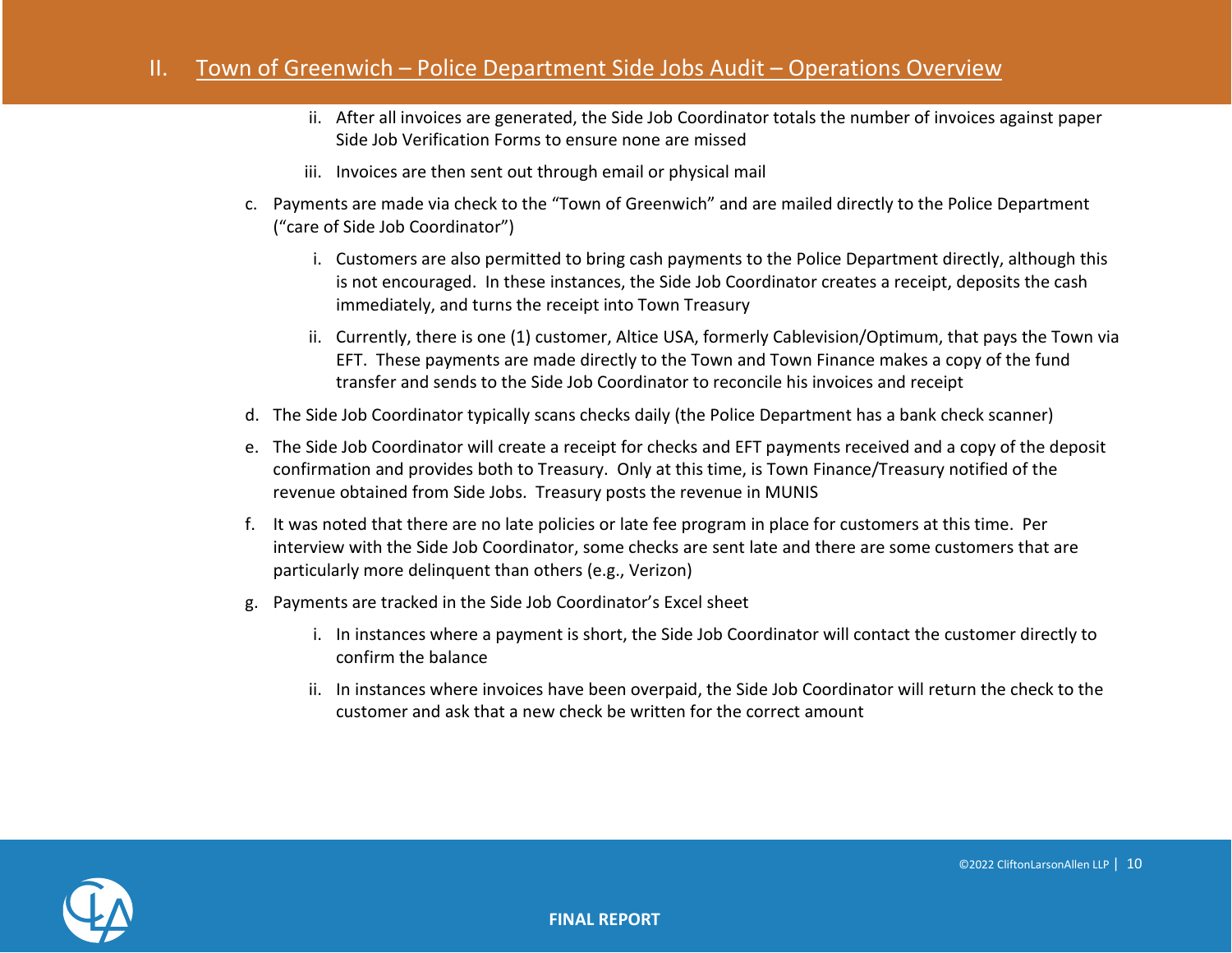- 9. Vehicle billing and collection process
	- a. Officers who work vehicle Side Jobs provide the Account Clerk with a paper invoice upon completion of the job
		- i. The invoices denote either a full days' vehicle use (anything over 4 hours, per policy), or a half days' use (4 hours or less)
	- b. At the beginning of each month, the Account Clerk uses Excel to create invoices for vehicle Side Jobs
		- i. The Account Clerk will mail or email completed invoices as PDF files to the customer
	- c. Payments are made via check to the "Town of Greenwich" and are mailed directly to the Police Department
	- d. Typically, on Mondays, the Account Clerk deposits the vehicle check payments to the bank
		- i. She retains copies of the checks and deposit receipts for three (3) months

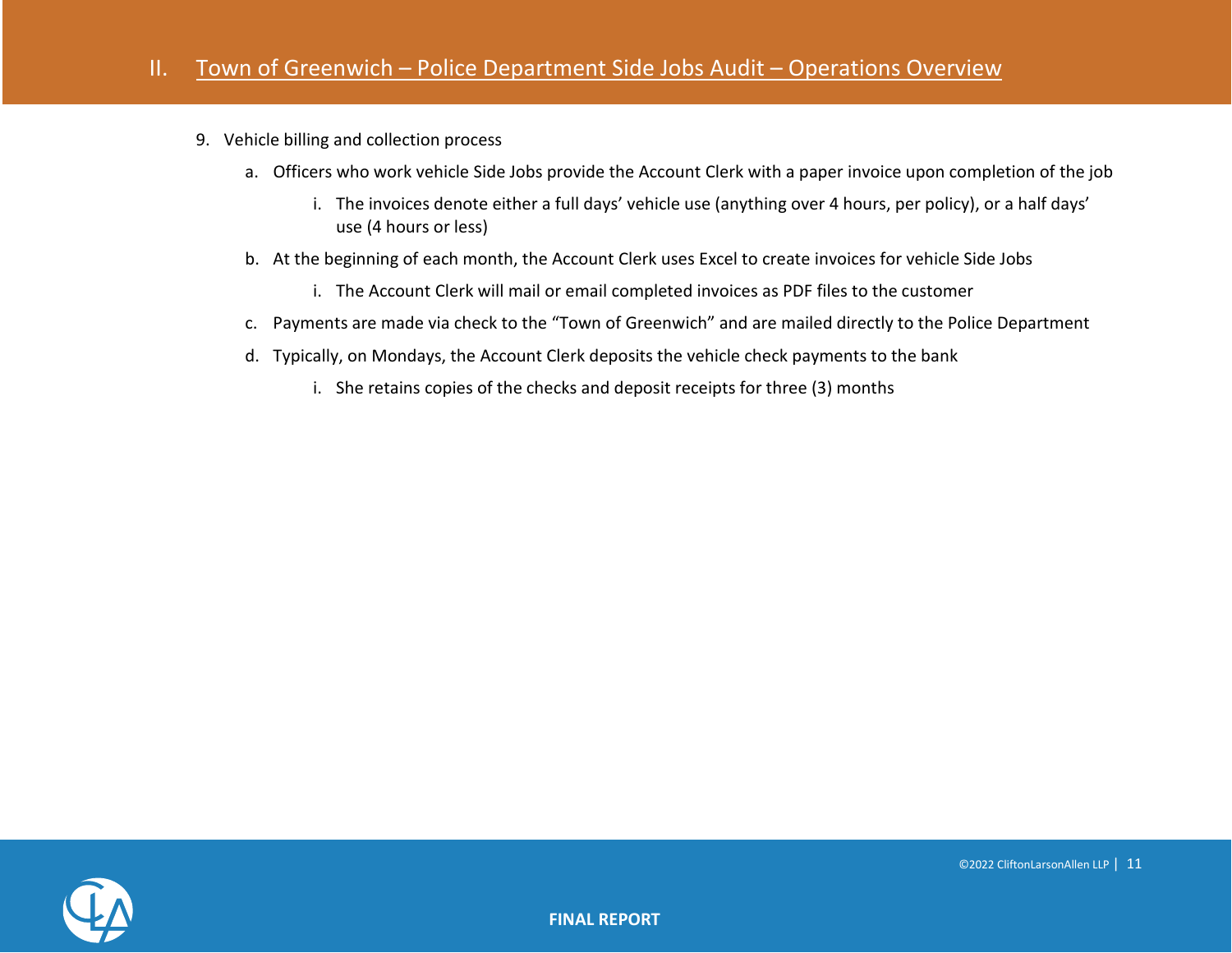#### <span id="page-11-0"></span>Overall Audit Conclusion

CLA determined an overall audit rating of "Needs Improvement" for the audit of the Police Department Side Jobs. While the Department was able to provide most of the necessary audit documentation and passed the audit testing, several potential areas of risk were identified.

#### <span id="page-11-1"></span>Control Findings and Recommendations

CLA identified and reviewed the Police Side Job processes and controls. The findings and recommendations below were noted in conjunction with our transaction testing analysis.

- 1. **Finding** A financial management system is not used for the billing or collections of Side Jobs
	- a. Invoices for both police officer Side Duty Jobs and vehicle Side Jobs are generated using Excel spreadsheets
		- i. The Excel sheets used are limited to the Side Job Coordinator and Account Clerk in the Police Department; there are no individuals who can back-up these processes
		- ii. Additionally, the Town is unaware at any point in time, what the outstanding customer balance is as it relates to Police Department Side Jobs; the financial system does not maintain this information which can create a risk
	- b. Invoices are created and payments are tracked entirely outside of the Town's financial management system
		- i. This is a manually intensive process that has limited true financial controls in place
- 1. **Recommendation –** Consider using MUNIS to create and issue the invoices for police Side Jobs and vehicles
	- a. The Town should secure/setup an account for the Police Side Job Coordinator and Account Clerk and train them in the MUNIS accounts receivable/billing module so they can produce invoices directly out of the Town's integrated financial management system
	- b. Revenues can be immediately updated in the software; both the Police Department and Town Treasury will have access to view any outstanding customer balances



**FINAL REPORT**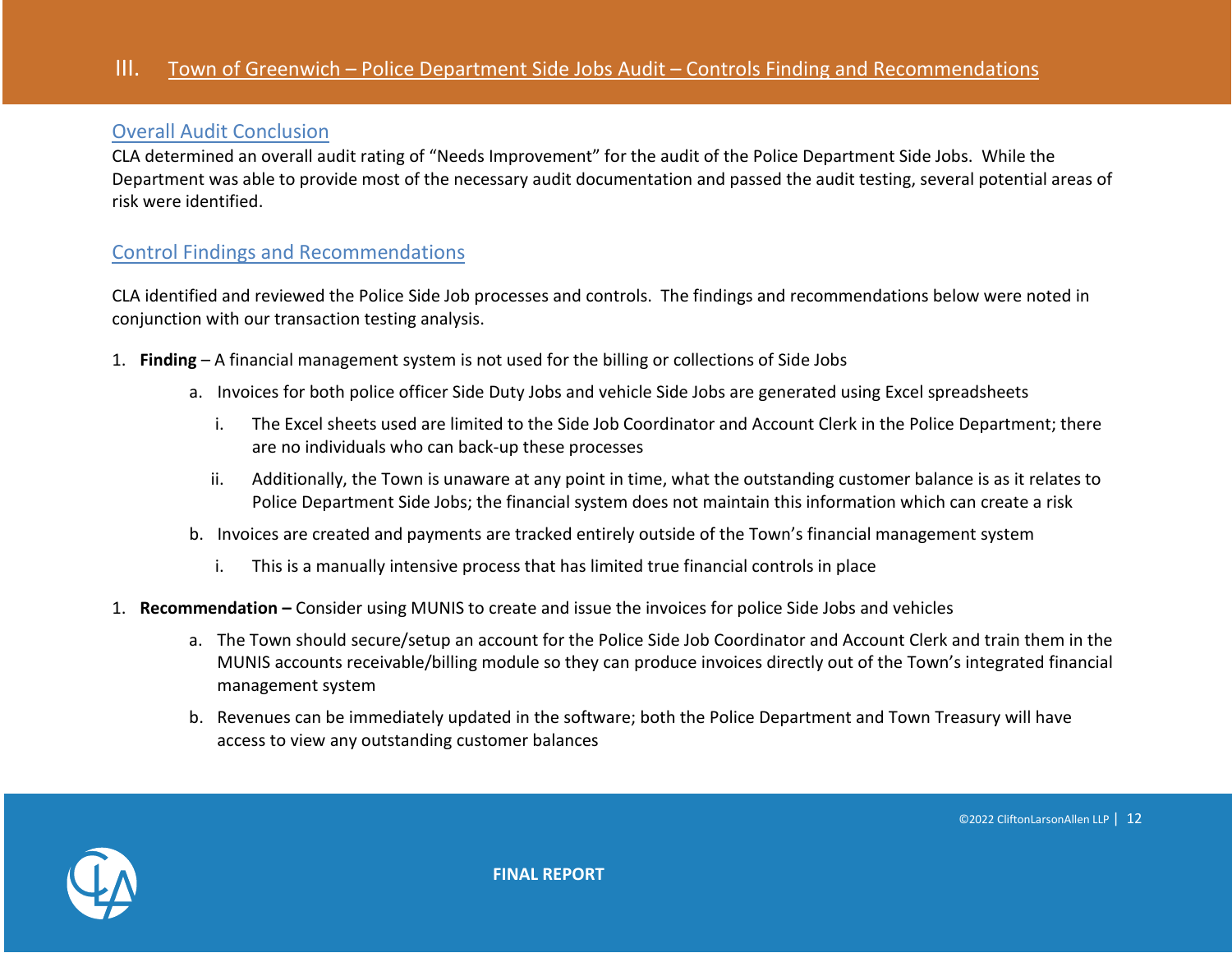- i. In addition, delinquent customers/vendors can be flagged (and departments throughout Town who use shared customers/vendors can view)
- 2. **Finding** Vehicle billing is done separately from Side Jobs
	- a. At this time, the vehicle billing is managed entirely separately from the Side Job billing (even if the two Side Job bookings are related, e.g., an officer and a vehicle at the same site on the same date and location)
	- b. These processes are managed by two (2) different staff members (the Side Job Coordinator and an Account Clerk) in the Police Department; they do not currently back each other up or share files/billing data
- 2. **Recommendation** Consider consolidating vehicle and Side Job billing into a single bill and process (including a shared system)
	- a. The Police Department should consider uniting these two (2) billing processes into a single invoice process that results in a single invoice for all Side Job services (officer duty and vehicle)
		- i. MUNIS billing module should be considered as the technology to create and manage invoices
	- b. The Police Side Job Coordinator and Account Clerk can then serve to back each other up as needed
- 3. **Finding** No late fee and collections policy for customers
	- a. The Greenwich Police Department does not have a late fee in place for customers who do not pay in a timely manner
	- b. Without a policy in place, customers are more likely to pay at their convenience or leisure which makes tracking and reconciling more difficult for the Side Job Coordinator
		- i. Our tests showed significant delay in payments from several customers, with more than 25 customers having payments to the Police Department delayed over a year (see Appendix)
	- c. In addition, because Officers are paid for Side Jobs regardless of the customer's payment(s), the Police Department is essentially funding the payroll "in advance"
	- d. Based on our discussions with the Side Job Coordinator, the following totals represent approximate remaining total outstanding payments for the past five (5) years:

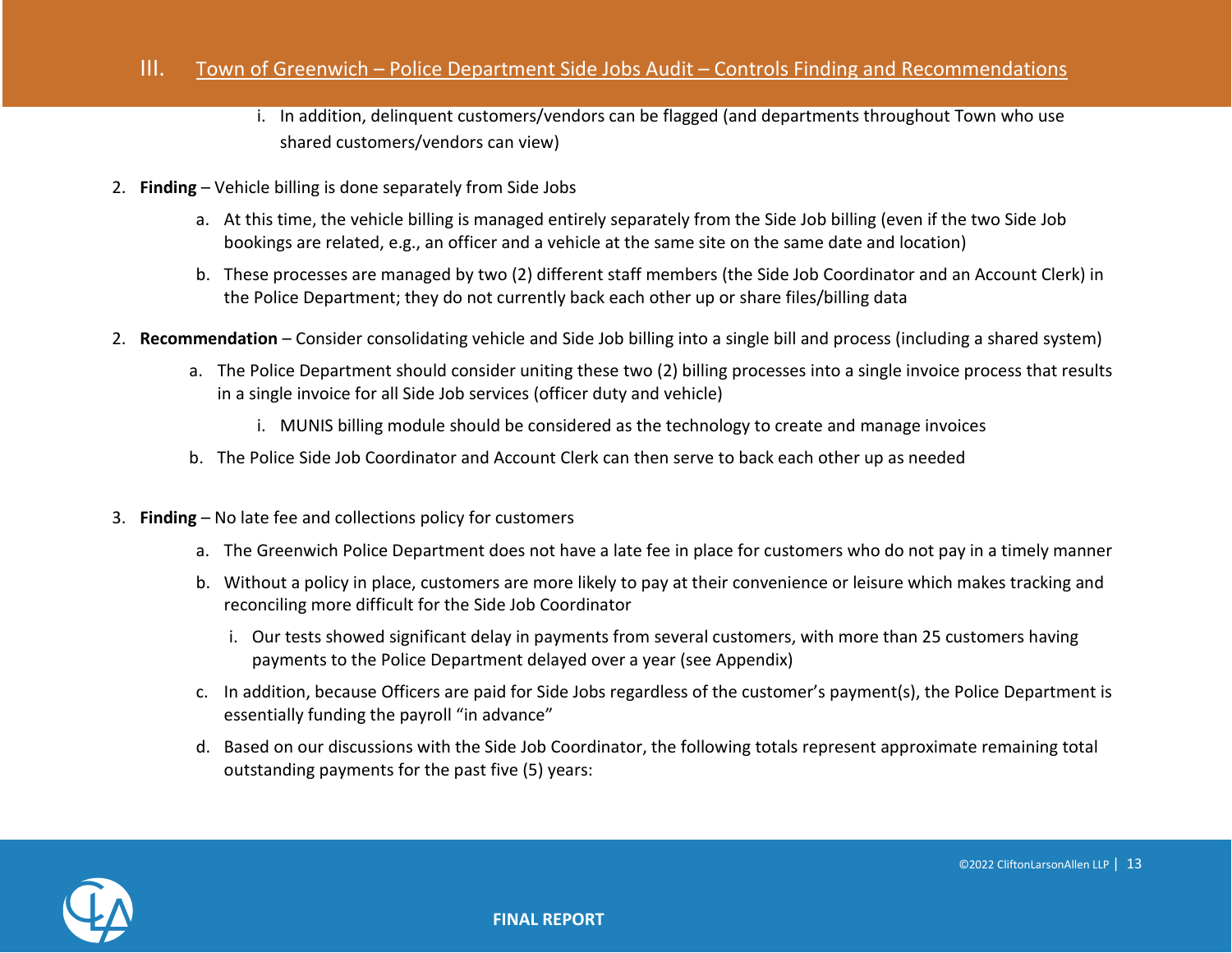- i. 2016: \$4,830
- ii. 2017: \$6,510
- iii. 2018: \$1,120
- iv. 2019: \$350
- v. 2020: \$8,625 (mostly from a single customer, Verizon) Note: As of January 2022, the Verizon balance has been paid
- vi. 2021: \$124,575 (as of 11/5/2021) (Note: the 2021 total does not include August through December invoices)
	- Our tests showed several customers with significant outstanding balances owed to the Police Department for Side Jobs (average invoice of \$4,000). The Appendix of this report includes a depiction of the most delinquent Side Job customers
- 3. **Recommendation** Consider instituting a late fee policy and procedures for managing Side Job collections
	- a. The Police Department and Town should consider instituting a late fee/penalty for payments not received within 30 to 45 days (This should be based on the Town's standards)
		- i. This may result in less delinquent customers for the Police Department
	- b. A late fee charge/penalty may be an opportunity for increased revenues for the Police Department/Town
	- c. The collection policy should establish ground rules on how to handle outstanding customer invoices
		- i. Confirmation of when customers need to pay invoices by
		- ii. Confirmation that Side Jobs will only be provided to customers in "good standing"
		- iii. Confirmation of how late fees will be applied
- 4. **Finding** There is no review or confirmation of customer status prior to accepting a Side Job
	- a. Currently, the Police Department does not confirm if the booking party (customer) has any outstanding monies owed to the Town prior to accepting the Side Job

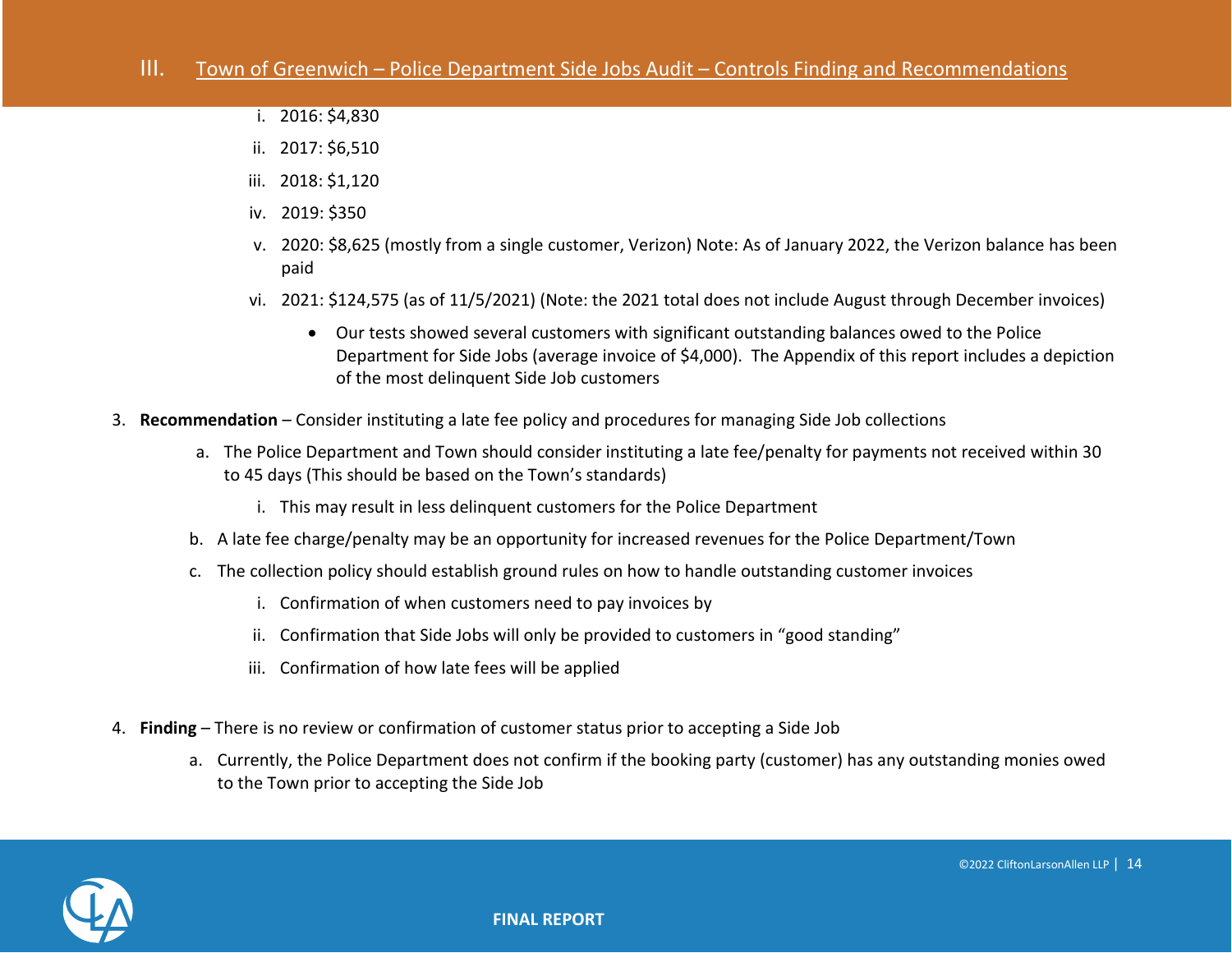- i. Although the Side Job Coordinator is generally aware of problematic, or late customers, there is no formal protocol for how to handle customers who owe the Town monies
- b. The Police Department does maintain a list of red book jobs that they will not accept because the customers have outstanding balances that have been open for an extended amount of time (but this is not formally defined)
	- i. Per our interviews with the Side Job Coordinator, the list is not based on a dollar threshold of monies owed but rather, based on time (e.g., a customer that has an outstanding balance from previous year)
- 4. **Recommendation** Confirm there are no monies owed to the Town of Greenwich prior to accepting a Side Job request
	- a. On a monthly basis, the Town's Finance Department should circulate a list of customers that have open balances/monies owed to the Town of Greenwich
	- b. The Police Department should not accept Side Job requests from parties with monies owed over 90 days to the Town
	- c. It should be noted that through MUNIS, the Town may flag, or indicate that an existing vendor/customer is not to be used by adding a note to their file or flagging them as delinquent
- 5. **Finding** Long-Term Side Jobs do not have agreement forms
	- a. At this time, there are no formal agreements or signed documents between the booking party and the Greenwich Police Department for the booking of Long-Term Side Jobs
	- b. There is no documented agreement that dictates the payment requirements for Long-Term Side Jobs
		- i. Some long-term Side Job customers were noted as being very delinquent (beyond a year)
- 5. **Recommendation** Consider implementing an annual-based agreement for Long-Term Side Jobs
	- a. The Police Department should consider establishing annual (or semi-annual agreements) for the Long-Term Side Jobs to formally document the job, agreement details, confirm use of subcontractors, assigned Officer(s), etc.
	- b. Payment and collection policy details should be included in this document

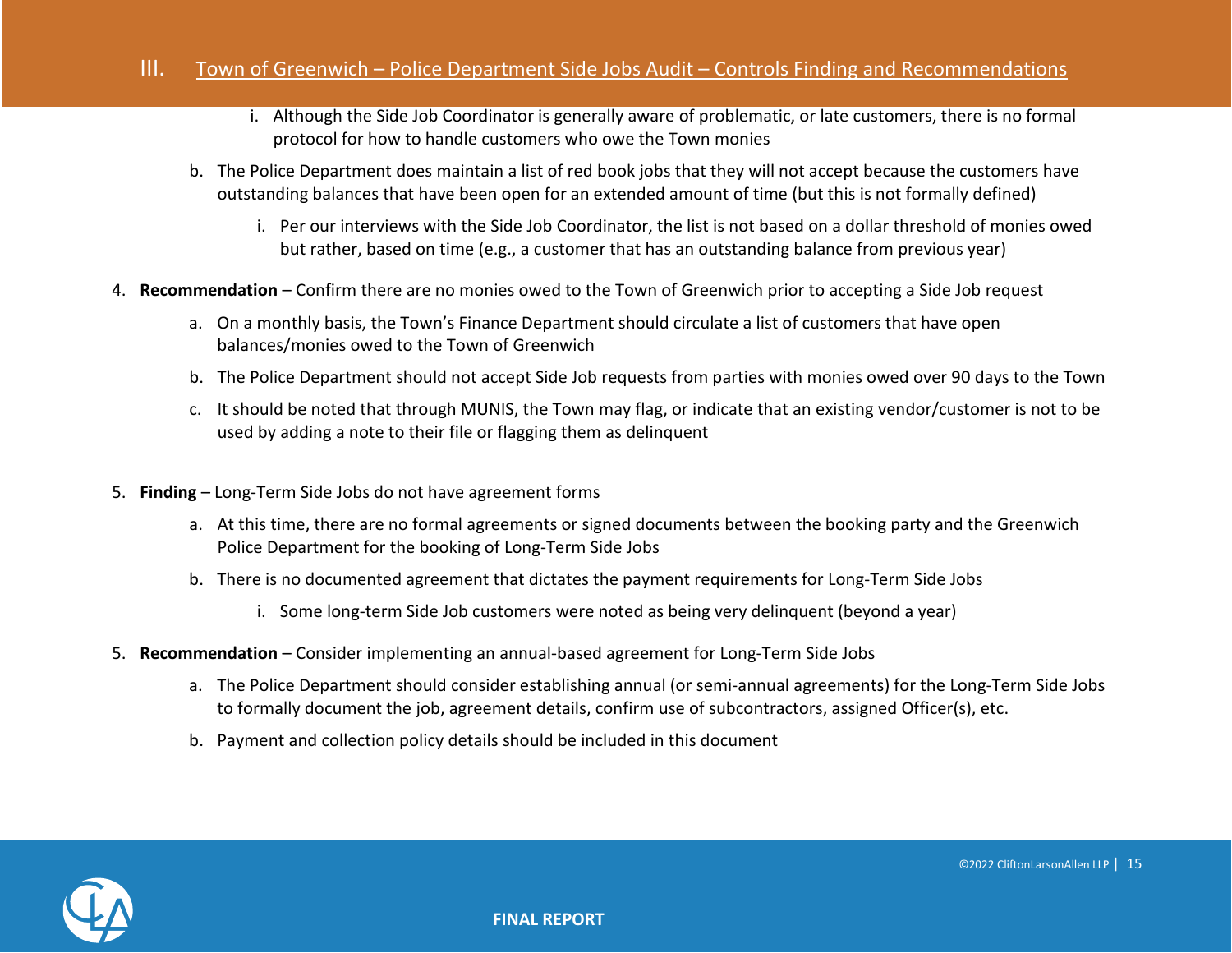#### 6. **Finding** – Timeliness of Bank Deposits

- a. Based on our review, bank deposits (check scans) may not have always been performed in a timely manner. Some test samples showed over a week delay in the check date and date of deposit. (Note: Currently the date the check was received is not recorded, so CLA's review was based on a comparison of the date the check was written and date of deposit)
	- i. It is likely that these possible delays were a result of the Side Job Coordinator being out of office. There is currently no backup person who performs the deposit in his absence
- b. Per the Town Circular #9609, all departments/divisions within the Town are required to deposit collections of cash, checks, and money orders which equal or exceed \$500, daily. Collections less than \$500 may be held until receipts accumulate to \$500 or on Friday of each week
- 6. **Recommendation** Align bank deposit frequency with requirements of Town Circular #9609
	- a. Bank deposits should occur, at a minimum, on a weekly basis
	- b. Collections greater than or equal to \$500 (nearly all Side Job payments) should be deposited daily
	- c. The Police Department should identify 1-2 backup personnel to perform the bank deposit when the Side Job Coordinator is out of office to ensure the deposit can always be performed daily
	- d. The Police Department may wish to record the dates checks and payments are received so they can better track the time between receipt of payment and deposit to bank

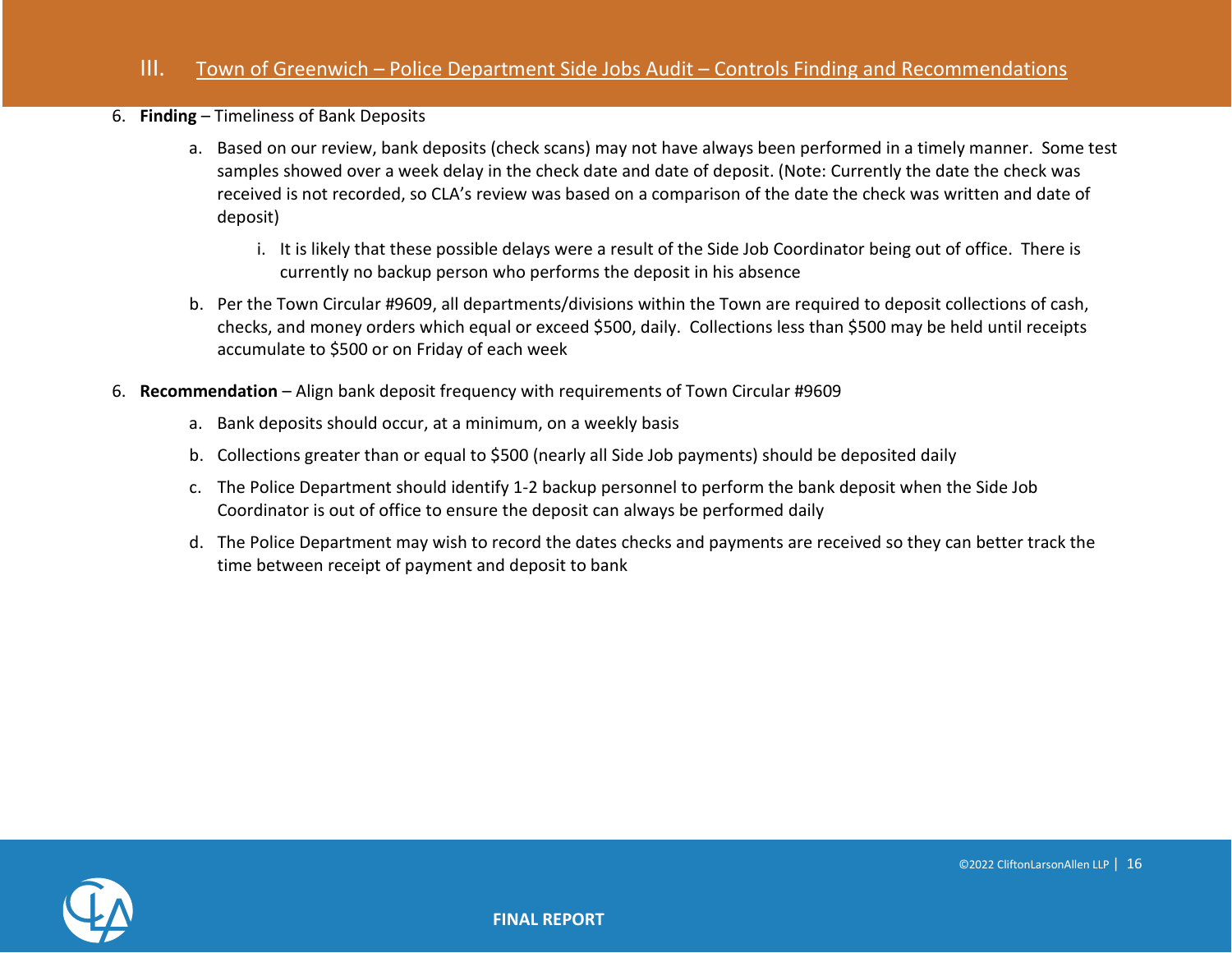#### <span id="page-16-0"></span>Management Comments

CLA obtained management comments from the Town of Greenwich Police Department in response to the control findings and recommendations. The following comments were provided directly from the Chief of Police and Deputy Chief, Administrative & Professional Standards.

#### 1. **Agreed (Qualified)**

• Specifically, the MUNIS receivable / billing module is unfamiliar to the General Services staff. Still, we can easily adopt the new process if it operates similarly to the other MUNIS modules. The General Services staff is very familiar with MUNIS and find it to be a highly functional product.

#### 2. **Agreed (Qualified)**

• Currently, the two items have been separated for specific accounting purposes. Salary and equipment rental have separate account lines for deposit. Under our current billing process, a single invoice would require the Side Job Coordinator to analyze EVERY payment to determine the correct account to split into their respective accounts. Assuming the MUNIS billing system has the capability to split invoice payments across multiple line items, we agree with this recommendation to consolidate invoices.

#### 3. **Agreed**

• We agree but will defer to accounting experts to establish the appropriate penalties. Please consider that vendor invoicing can be as little as a single \$225.00 invoice to hundreds of thousands of dollars per month for a vendor. Examples of this are with the various utility companies. We believe a flat dollar fee will not be as effective in ensuring prompt payment.

#### 4. **Agreed**

• The Side Job Coordinator's informal practice has been to produce such a list, but it has not been enforced consistently. Adopting the formal policy of creating a banned vendor list would be tied to adopting MUNIS billing module and be maintained by finance. If the MUNIS billing is not adopted, an in-house policy can be made at the department level and enforced.

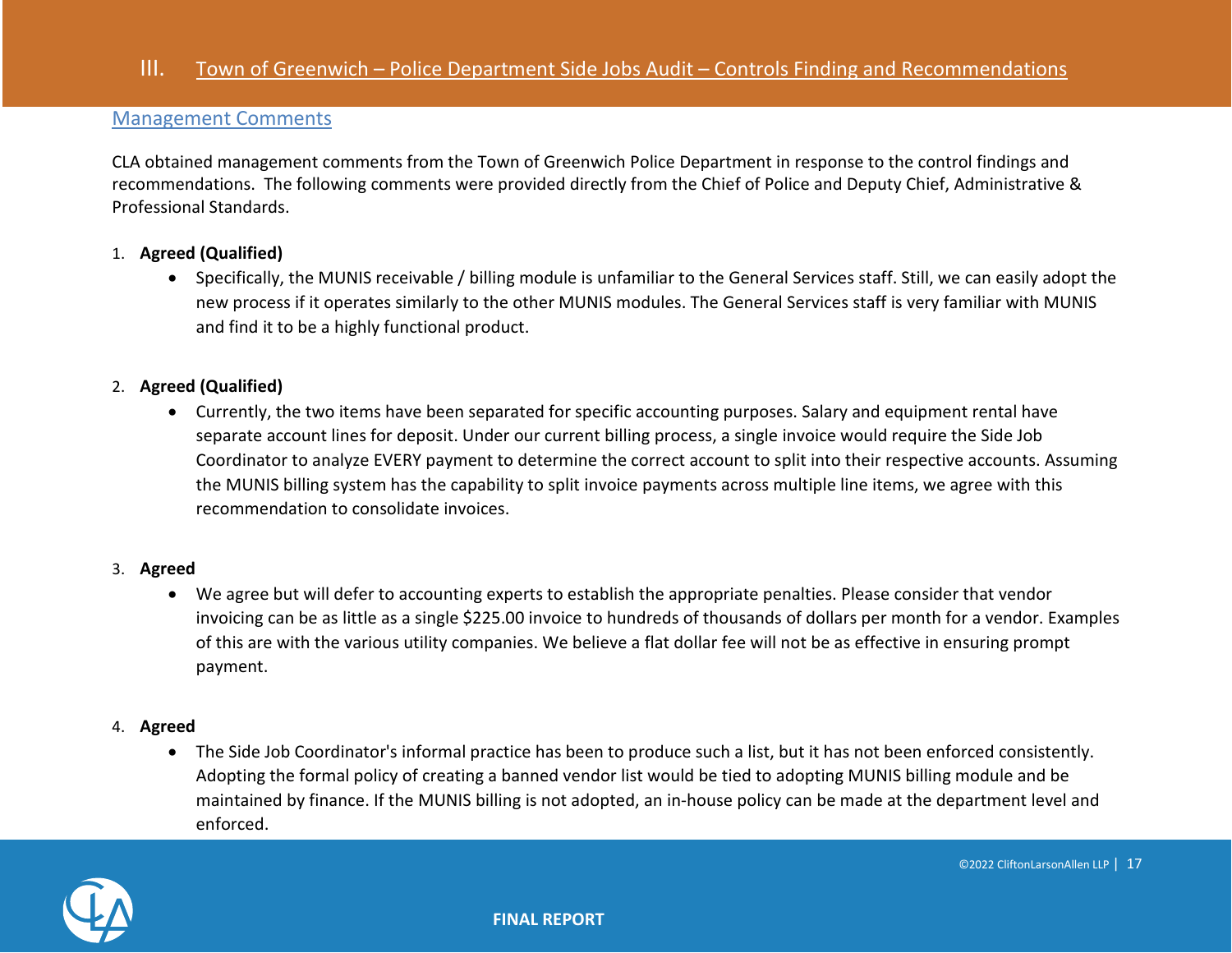#### 5. **Agreed**

• We currently have contract and policy language covering Long-Term side jobs. The policy is due for review and the inclusion of this recommendation is easily achieved once the penalties policy is adopted.

#### 6. **Agreed (Qualified)**

• The General Service Section follows the Town's policy on bank deposits, but personnel schedules and mail delivery often impact timing. During the auditors' testing window, one of those exceptions may have affected a timely bank run. The General Service Section works as a team and frequently supports one another to ensure timely deposits.

#### **CONCLUSION**

The adoption of MUNIS as the billing system would directly impact the implantation of several other recommendations and the implementation schedule. I foresee no issues in adopting all the **Agreed** upon recommendations before January 2023.

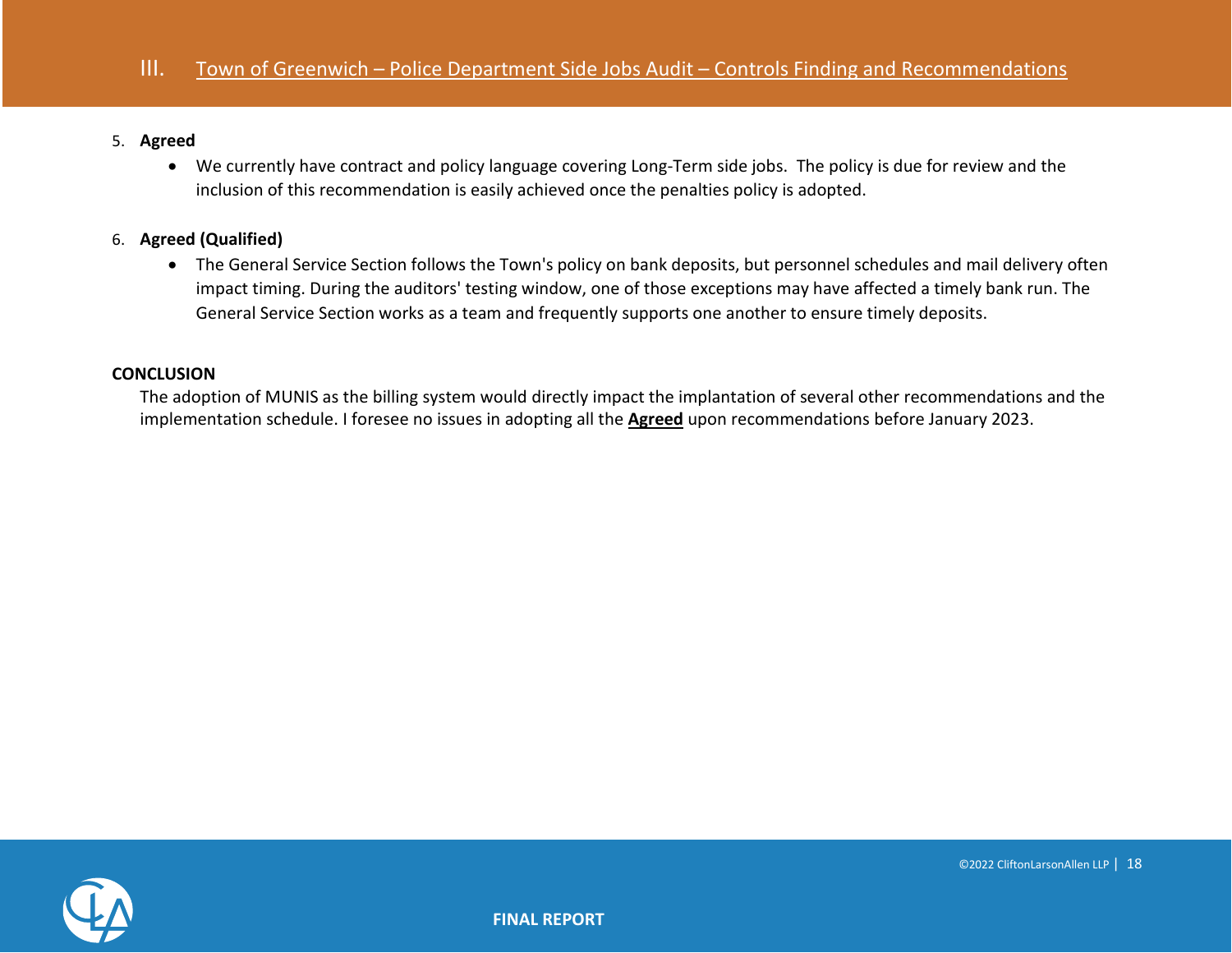## IV. Town of Greenwich – Police Department Side Jobs Audit – Controls Testing

### <span id="page-18-0"></span>Police Department Side Job Testing

As part of this audit, CLA tested the Side Job activities within the Police Department for the fiscal year 2021 and through August of fiscal year 2022. For each control, CLA assessed the control for effectiveness and provided an audit conclusion of "Satisfactory," "Needs Improvement," "Unsatisfactory," "Inconclusive," or "Not Applicable."

| <b>Audit Conclusion Key</b> |                                                                                                                          |  |  |
|-----------------------------|--------------------------------------------------------------------------------------------------------------------------|--|--|
| <b>Conclusion Rating</b>    | <b>Rating Calculation/Logic</b>                                                                                          |  |  |
| <b>Satisfactory</b>         | 85-100% of the samples selected for testing passed the test criteria with no exceptions                                  |  |  |
| <b>Needs Improvement</b>    | 50% - 85% of the samples selected for testing passed the test criteria with exceptions                                   |  |  |
| <b>Unsatisfactory</b>       | 50% -85% of the samples selected for testing did not pass test criteria; exceptions were noted                           |  |  |
| <b>Inconclusive</b>         | Audit test files and/or supporting documents were not available during testing; unable to conclude on<br>testing results |  |  |
| <b>Not Applicable</b>       | Testing was not applicable for the selected control                                                                      |  |  |

Summary test results are on the following pages. Tests include:

- 1. Red Book Jobs
- 2. Long Term Jobs
- 3. Vehicle Billing
- 4. Monthly Reporting
- 5. Payment Tracking

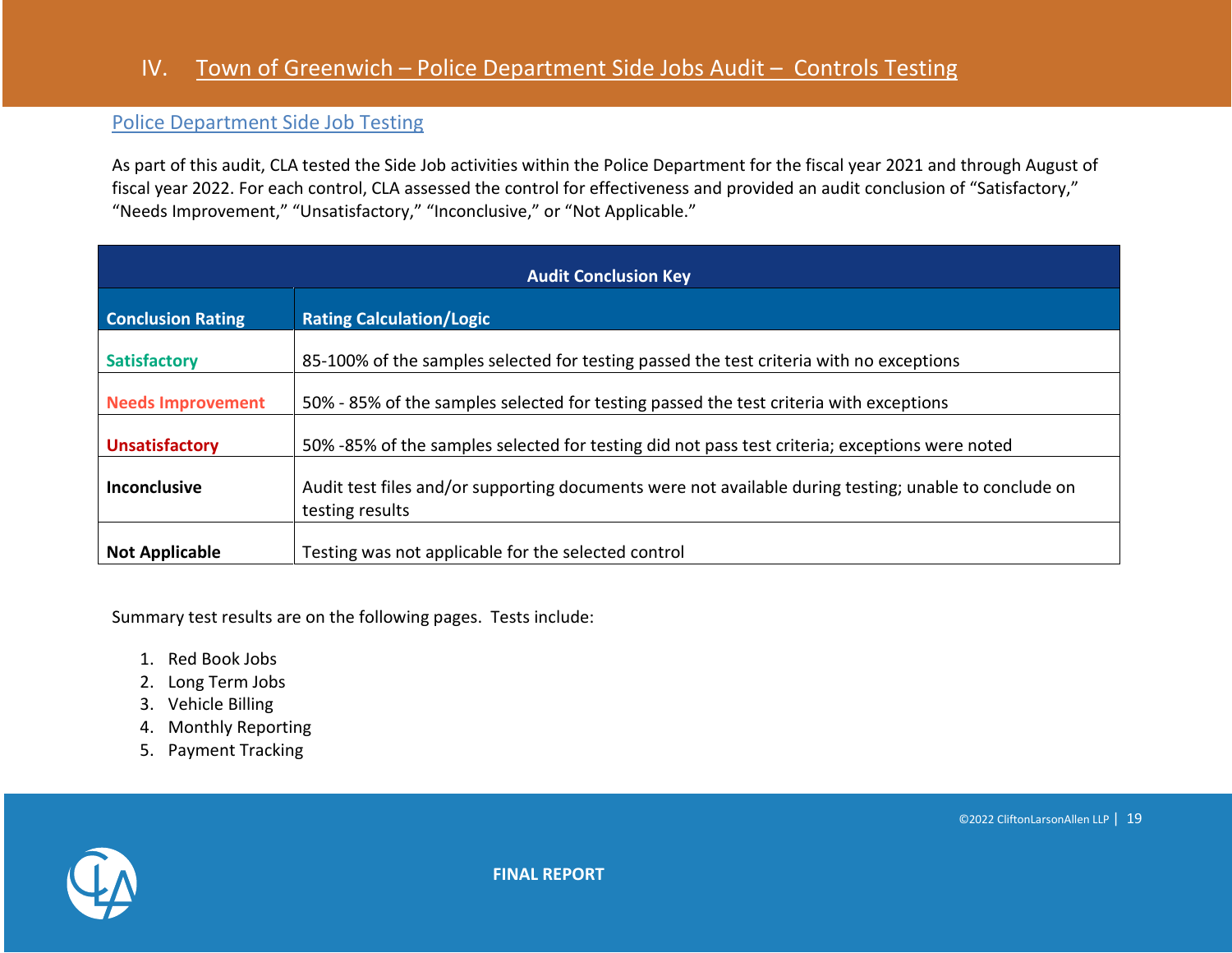#### **1. Red Book Jobs**

| #     | <b>Control Test</b>                                         | <b>Results 2020-2021</b> |
|-------|-------------------------------------------------------------|--------------------------|
| RBJ.1 | Job was posted in<br>accordance with policy                 | <b>Satisfactory</b>      |
| RBJ.2 | <b>Side Job Verification</b><br>Forms agree to the invoices | <b>Satisfactory</b>      |
| RBJ.3 | Officer was paid correctly                                  | <b>Satisfactory</b>      |
| RBJ.4 | Side Job Agreement was<br>completed and signed              | <b>Satisfactory</b>      |
| RBJ.5 | Customer payment agrees<br>to invoice                       | <b>Satisfactory</b>      |



**FINAL REPORT**

©2022 CliftonLarsonAllen LLP | 20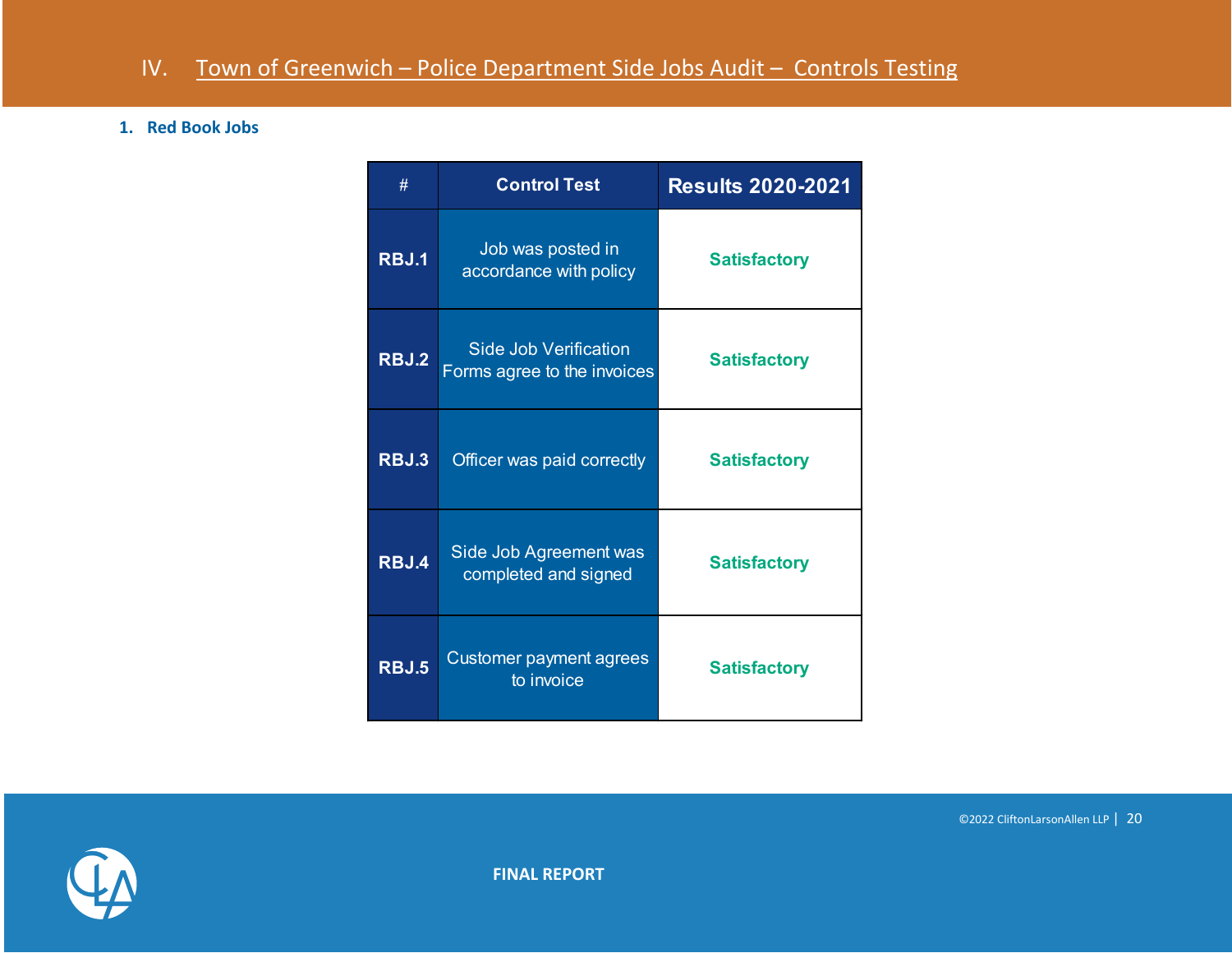#### **Summary findings**

Based on an approximately *Daily* frequency of process, CLA selected a sample of 20 payments paid to the Police Department to verify the accuracy and implementation of the red book Side Job agreements signed during the 2020-2021 year. Of the 20 invoices selected, we noted the following:

- a. Of the 20 instances, 19 jobs were posted in the Red Book (RBJ.1)
	- i. For one (1) Side Job, the customer was hired as a subcontractor of an existing long-term Side Job. As a result, the job was not posted in the red book. (Policy does not require long-term Side Jobs to be posted in the red book).
- b. Of the 20 instances, 14 jobs were communicated via email to all employees on the Side Job email list (RBJ.1)
	- i. For six (6) red book job instances, the email could not be provided evidencing communication to all officers on the email list. Note: This is not required by policy, this is an enhancement.
	- ii. Three (3) of these jobs were handled "after hours" by the Desk Sergeant. The Desk Sergeant does not have access to the Police Side Job Coordinator's email list; therefore, no email was sent out. The jobs were only posted in the book. Policy was adhered to.
- c. Of the 20 instances, all were invoiced accurately based on the Side Job Verification Forms submitted (RBJ.2)
- d. Of the 20 instances, all Officers were paid correctly per the Side Job agreement and submitted Side Job Verification Forms (RBJ.3)
- e. Of the 20 instances, 15 jobs were completed after a Side Job Agreement was signed (RBJ.4)
	- i. For three (3) Side Jobs, no Side Job agreement was collected.
	- ii. For two (2) Side Jobs, the customer was hired as a subcontractor of a long-term Side Job. As a result, no Side Job Agreement was collected. (Side job agreement forms are not required for long-term Side Jobs).
- f. Of the 20 instances, 18 jobs were paid by the customers accurately based on invoices provided to the customer (RBJ.5)
	- i. For two (2) instances, the customer had not yet paid the Police Department as of the audit date, therefore payment cannot be reconciled.

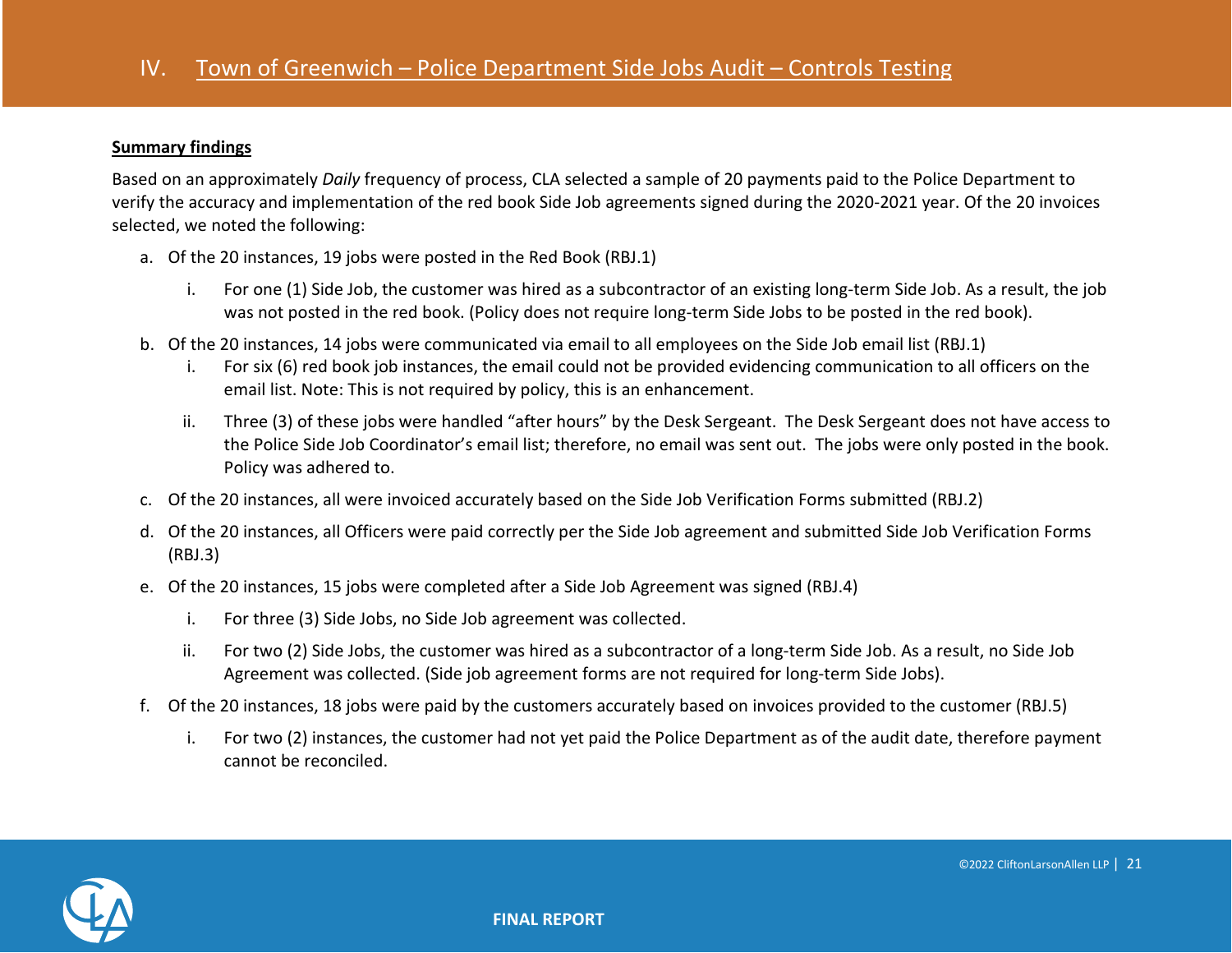#### **2. Long Term Jobs**

| #     | <b>Control Test</b>                                         | <b>Results</b><br>2020-2021 |  |
|-------|-------------------------------------------------------------|-----------------------------|--|
| LTJ.1 | <b>Side Job Verification</b><br>Forms agree to the invoices | <b>Satisfactory</b>         |  |
| LTJ.2 | Officer was paid correctly                                  | <b>Satisfactory</b>         |  |
| LTJ.3 | Correct crossing rate was<br>charged                        | <b>Satisfactory</b>         |  |
| LTJ.4 | Customer payment agrees<br>to the invoice                   | <b>Satisfactory</b>         |  |

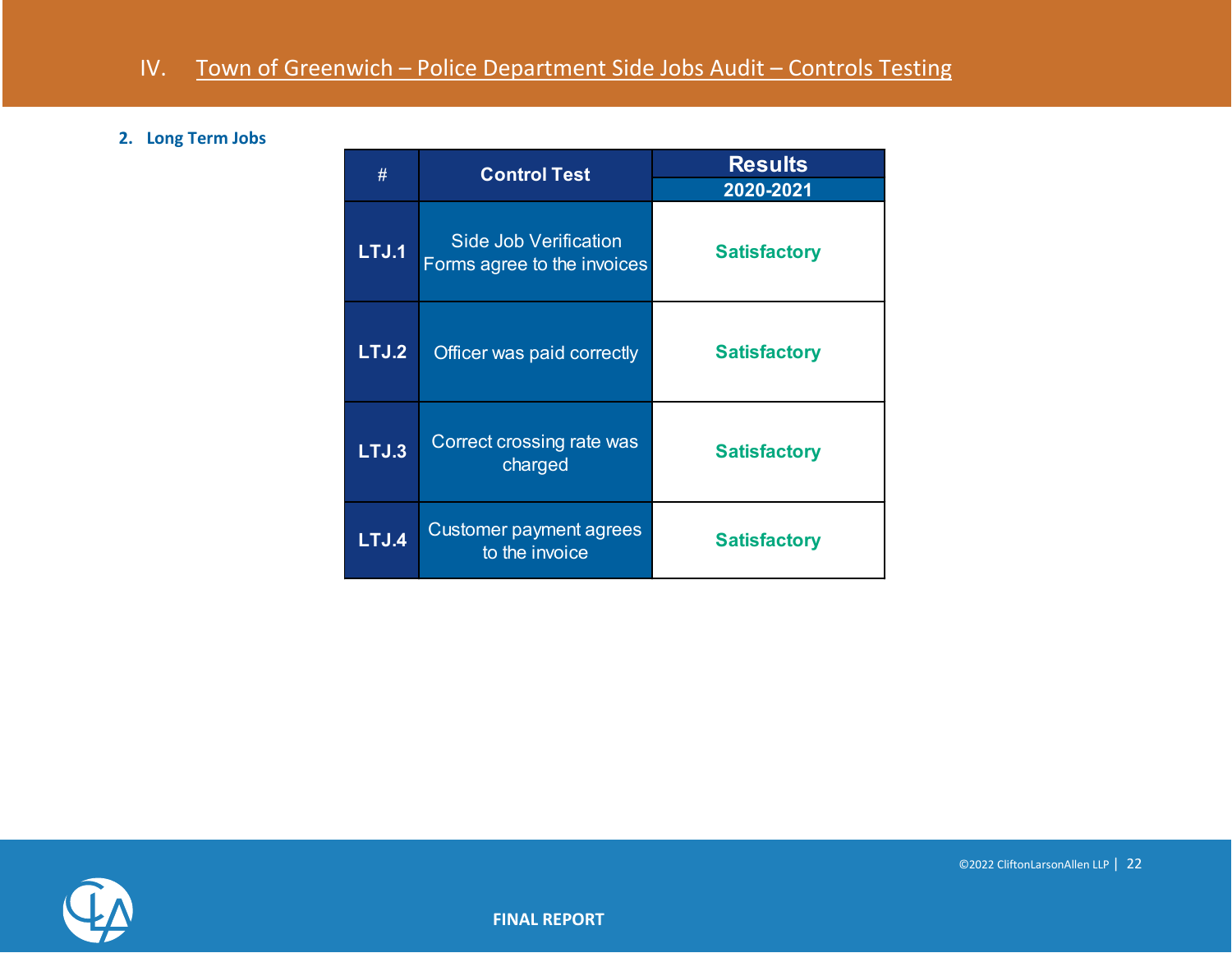#### **Summary findings**

Based on an approximately *Daily* frequency of process, CLA selected a sample of 20 payments paid to the Police Department to verify the accuracy and implementation of the long-term Side Jobs executed during the 2020-2021 year. Of the 20 invoices selected, we noted the following:

- a. Of the 20 instances, 17 jobs were invoiced accurately per the Side Job Verification Forms submitted (LTJ.1)
	- i. Three (3) of the instances were crossing Side Jobs, where no Side Job Verification Forms are required (per policy)
- b. Of the 20 instances, all officers were paid as agreed per the Procedure for Police Side Jobs document and Side Job Verification Forms submitted (LTJ.2)
- c. Of the 20 instances, three (3) jobs were crossings. For all three (3) selections, the appropriate crossing rate was charged (LTJ.3)
- d. Of the 20 instances, all jobs were paid by the customers accurately based on invoices provided to the customer (LTJ.4)

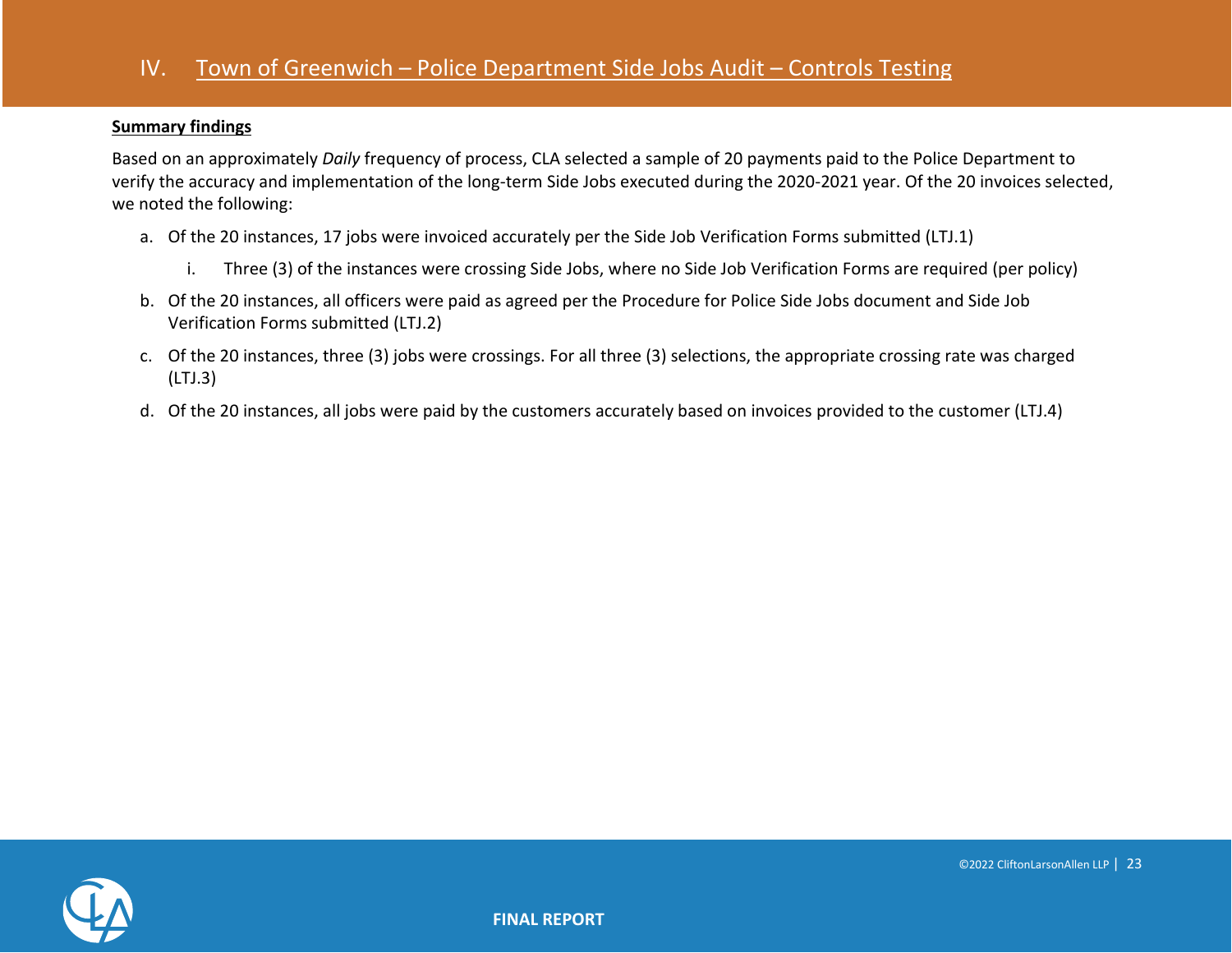#### **3. Vehicle Billing**



#### **Summary findings**

Greenwich Police Department receives requests to use their vehicles as a part of both long-term and red book Side Jobs. Due to the infrequent nature of these requests, CLA selected all instances (19) in which they occurred over the 2020-2021 time period. We noted the following:

- a. 17 instances occurred where the vehicle billing accurately agreed to the vehicle invoices (VB.1)
	- i. Of the 19 instances of vehicle use, one (1) instance occurred where a vehicle invoice was lost. The customer was not charged for the vehicle used.
	- ii. Of the 19 instances of vehicle use, one (1) instance occurred in which a customer was charged a full day rate, when they should have been charged for a half day.
- b. Of the 19 instances, 18 all jobs were paid by the customers accurately based on invoices provided to the customer (VB.2)
	- i. Of the 19 instances, one (1) customer has not paid for the vehicle used.

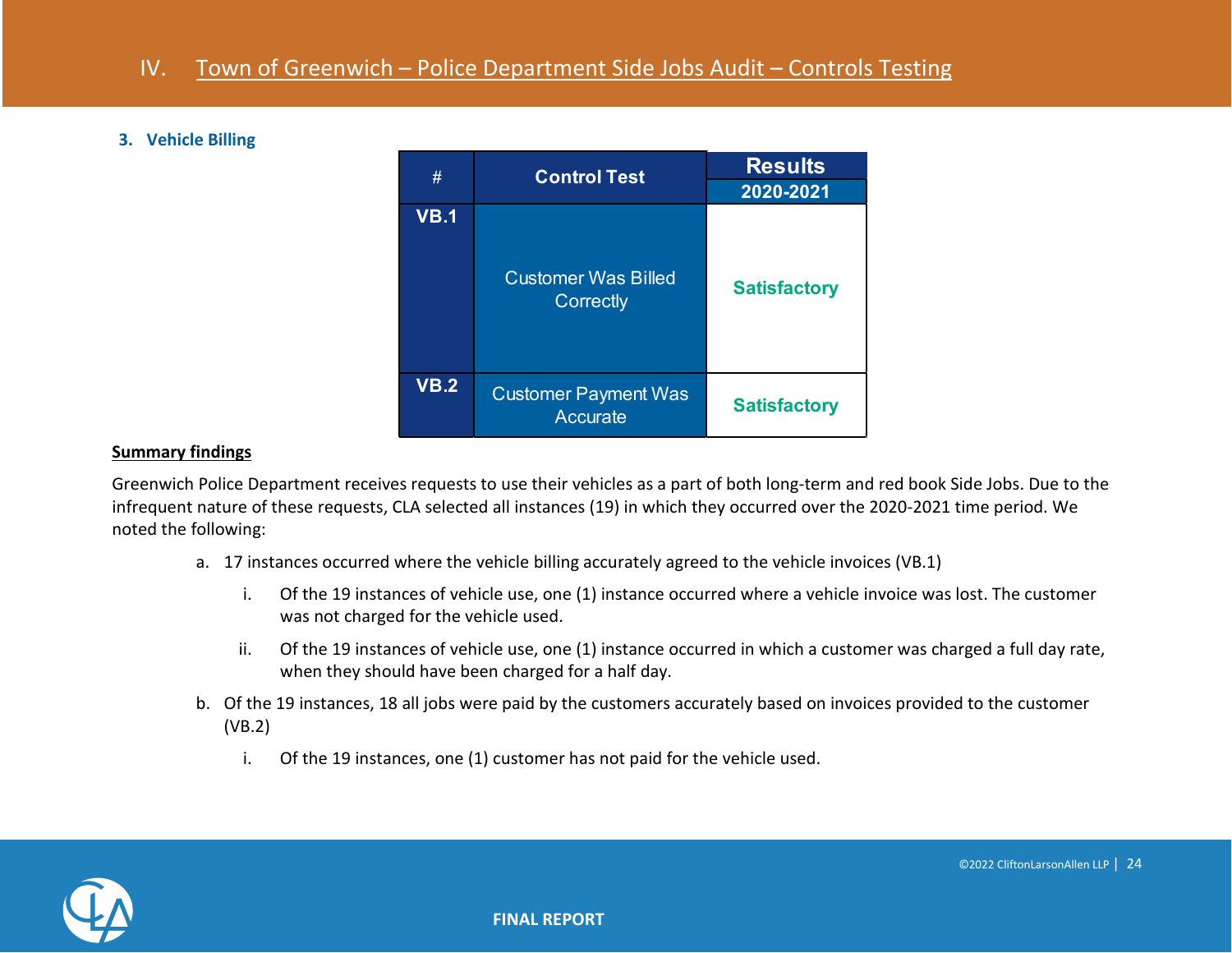#### **4. Monthly Reporting**

| #           | <b>Control Test</b>                                                                | <b>Results</b><br>2020-2021 |
|-------------|------------------------------------------------------------------------------------|-----------------------------|
| <b>MR.1</b> | Monthly reporting was<br>performed by the Long<br><b>Term Side Job Coordinator</b> | <b>Satisfactory</b>         |

#### **Summary findings**

Per policy, Coordinators of Long-Term Side Jobs must submit a monthly report to the Commander of the Professional Standards Division. CLA selected five (5) instances where the monthly report should have been submitted to validate the correct information was included.

- a. Of the five (5) instances, all reports were provided and contained all information necessary as specified in the Procedure for Police Side Jobs document (MR.1).
	- i. For one (1) report, the Side Job Monthly Report was not filled out by the Sergeant. Instead, notes listing out the hours and days worked by each officer on the Side Job was attached to the Report.

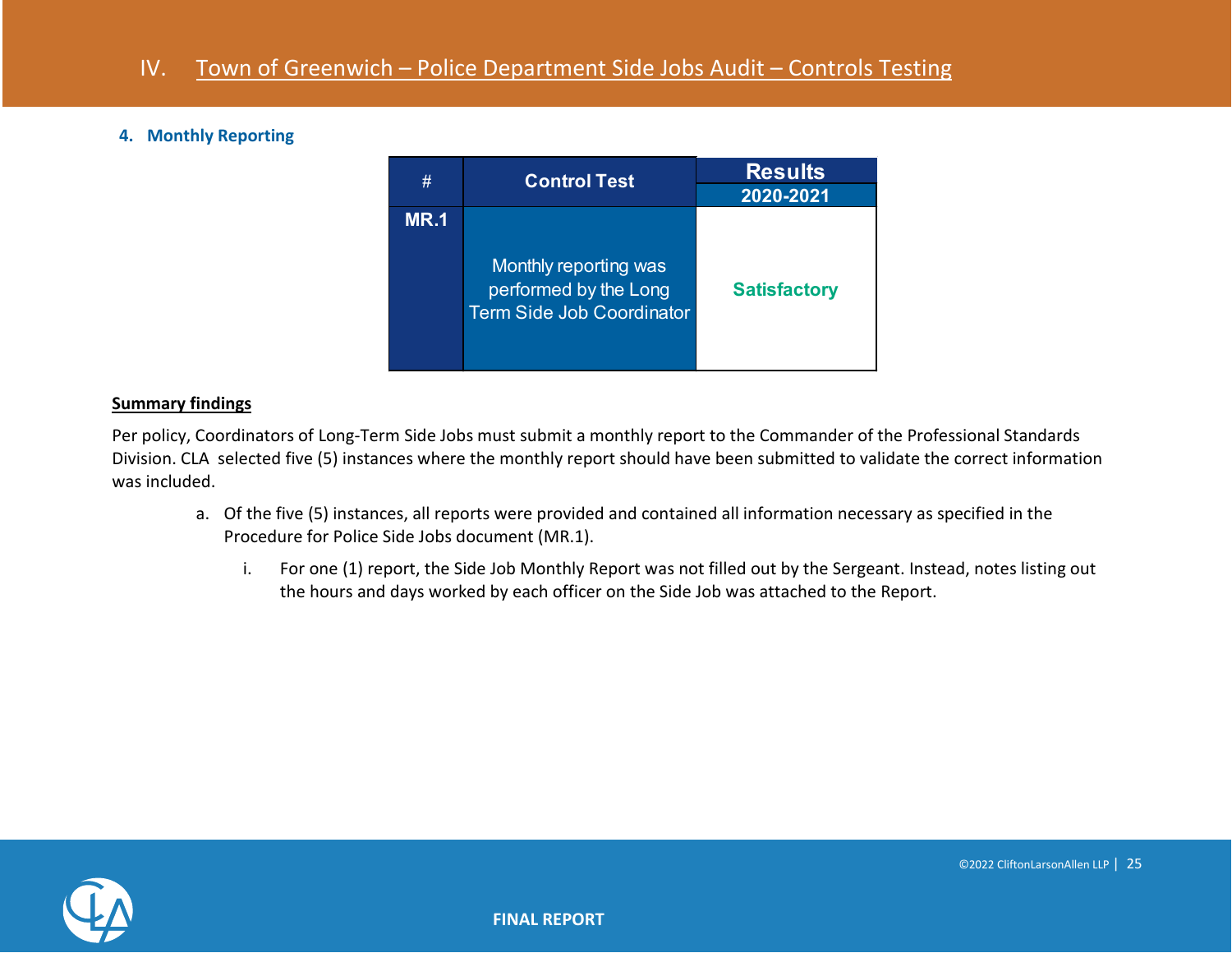#### **5. Payment Tracking/Outstanding Invoices**

#### **Summary findings**

The Greenwich Police Department tracks all invoices sent out and checks received for red book and long-term Side Jobs. CLA inspected the document (Excel workbook) to determine the status of Side Job payments and to identify any patterns in a lack of payment/delinquencies. Due to the timing of the audit, outstanding invoices dated after August 1<sup>st</sup>, 2021 were not taken into consideration. Refer to the Appendix for all charts referenced.

- a. 32 companies currently have outstanding invoices with the Police Department (Refer to Appendix A for the breakdown by company)
	- i. Of the 32 instances, Verizon has the most outstanding invoices with seven (7). The total balance due for these seven (7) invoices is \$68,925. As of 2/8/22, the balance has been reduced to \$15,000
	- ii. On average, the companies with open balances due to Greenwich Police Department owe \$4,376.88, for a total of \$140,060 in money owed to the Police Department.
- b. CLA noted the 25 longest gaps between the date the invoice was sent for a job performed and the date it was paid to the Department. (Refer to Appendix B for the breakdown by instance)
	- i. Of the 25 instances, Verizon and Site Wireless accounted for nine (9) of the longest gaps in payment. The average time for the customer to pay in these instances is 655 days.
	- ii. Of the 25 instances, the average number of days it took for invoices to be paid was 567 days.

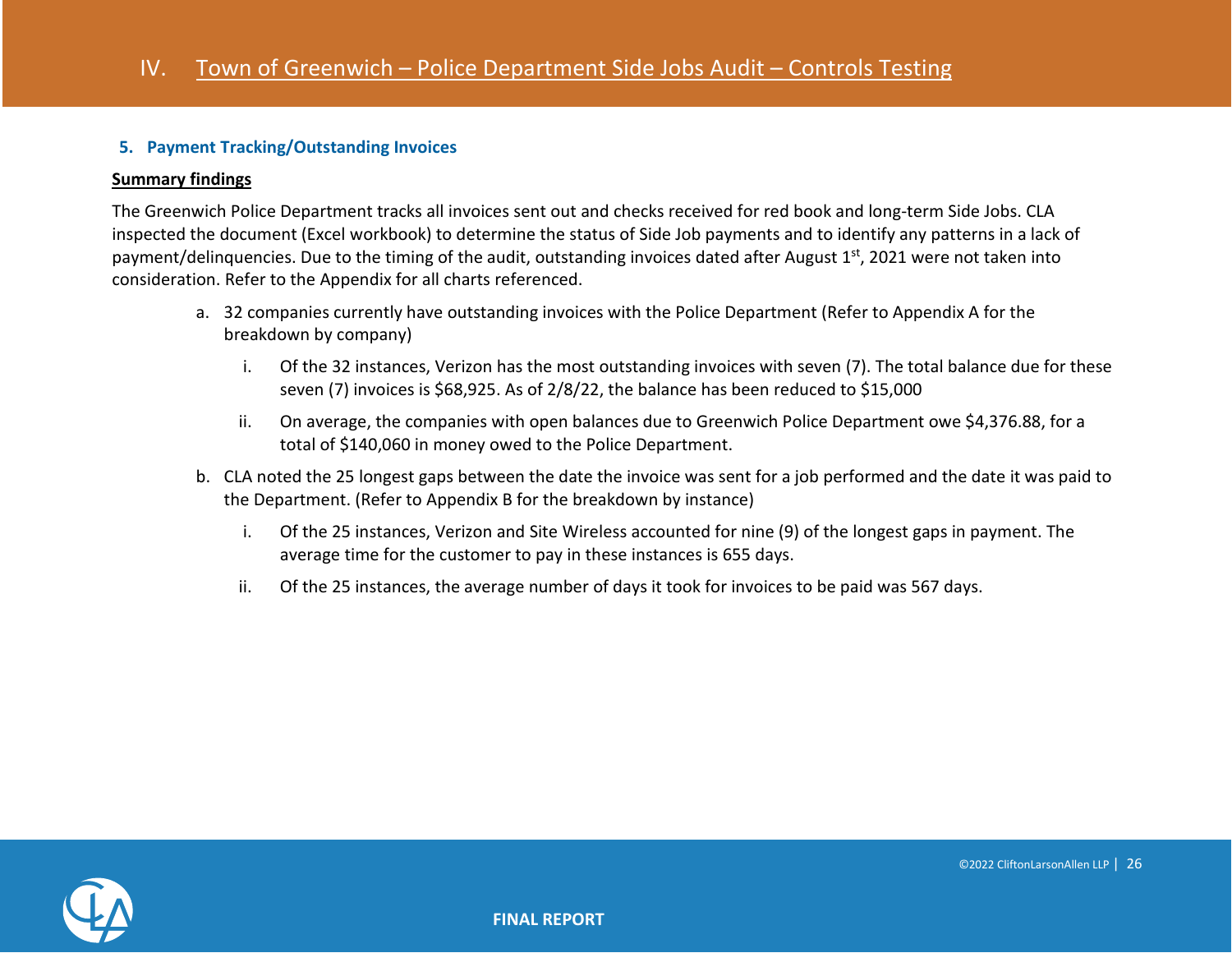## V. Town of Greenwich – Police Department Side Jobs Audit – Appendix

#### <span id="page-26-0"></span>Interview List

As part of this audit, the following individuals were interviewed:

- 1. Bill Paul Police Department Side Job Coordinator
- 2. Debbie DeLuca Police Department Account Clerk
- 3. Natasha Yemets Treasurer

## <span id="page-26-1"></span>Side Job Process Flow



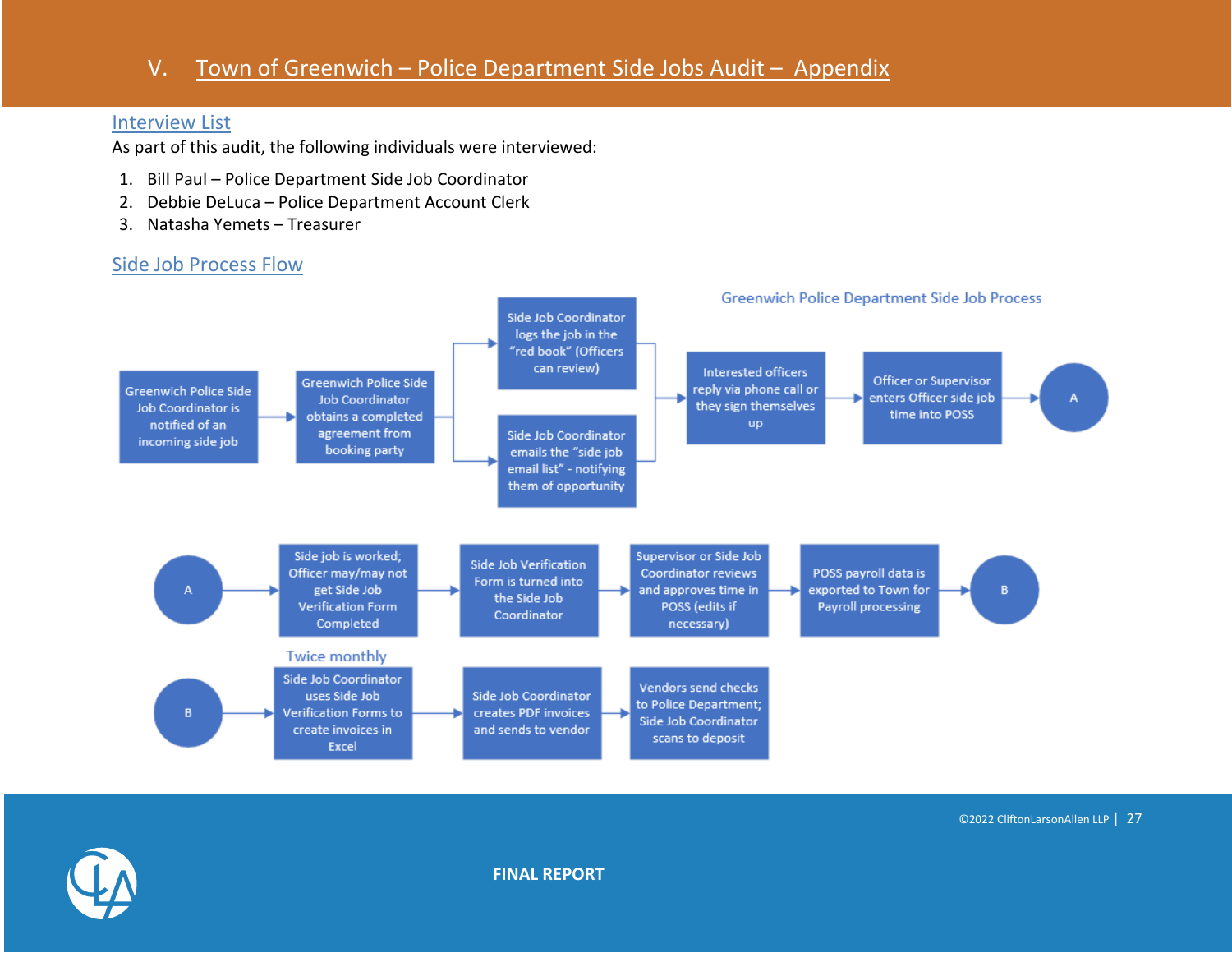### <span id="page-27-0"></span>Appendix A

The table below identifies all outstanding invoices as of November 5<sup>th</sup>, 2021. Due to the billing cycle, no invoices dated after August 1<sup>st</sup>, 2021 are considered past due in this chart. CLA met with the Police Department on February 8, 2022 and updated the outstanding balances as of present.

| <b>Companies with Outstanding Invoices</b> | <b>Outstanding Invoices</b> |    | <b>Outstanding Amount as</b> | <b>Outstanding Amount as of</b> |  |
|--------------------------------------------|-----------------------------|----|------------------------------|---------------------------------|--|
|                                            |                             |    | of 11/5/2021                 | 2/8/2022                        |  |
| <b>BELLE HAVEN CLUB</b>                    | 3                           | \$ | 5,925.00                     | <b>PAID</b>                     |  |
| <b>BEN WILSON</b>                          | 1                           | \$ | 375.00                       | <b>PAID</b>                     |  |
| <b>BURNS CONSTRUCTION</b>                  | $\mathbf{1}$                | \$ | 2,250.00                     | \$<br>3,075.00                  |  |
| <b>CASTIGLIONE'S FUNERAL HOME</b>          | 1                           | \$ | 450.00                       | <b>PAID</b>                     |  |
| <b>CHENANGO EXCAVATION</b>                 | 3                           | \$ | 2,695.00                     | \$<br>2,695.00                  |  |
| <b>DIPIETRO CONSTRUCTION</b>               | 1                           | \$ | 1,200.00                     | \$<br>1,200.00                  |  |
| <b>DURANTE Jr LANDSCAPE</b>                | $\overline{2}$              | \$ | 5,100.00                     | \$<br>5,100.00                  |  |
| <b>FCC</b>                                 | 3                           | \$ | 2,737.50                     | <b>PAID</b>                     |  |
| <b>FRANK PITASSI, LLC</b>                  | 3                           | \$ | 1,715.00                     | \$<br>1,715.00                  |  |
| <b>FRED DECARO</b>                         | 1                           | \$ | 350.00                       | \$<br>350.00                    |  |
| <b>GREAT ESTATES/GEORGIA KORNUTIK</b>      | $\mathbf{1}$                | \$ | 700.00                       | \$<br>700.00                    |  |
| <b>GREENWICH POLO CLUB</b>                 | 1                           | \$ | 1,500.00                     | \$<br>1,500.00                  |  |
| <b>GREENWICH TAVERN LLC</b>                | $\mathbf{1}$                | \$ | 600.00                       | \$<br>600.00                    |  |
| <b>HARVEST TIME CHURCH</b>                 | 4                           | \$ | 3,525.00                     | <b>PAID</b>                     |  |
| <b>HUGH O'KANE ELECTRIC</b>                | $\overline{2}$              | \$ | 6,825.00                     | <b>PAID</b>                     |  |
| <b>JEANETTE WALLACE</b>                    | 1                           | \$ | 300.00                       | <b>PAID</b>                     |  |
| <b>M RONDANO INC</b>                       | 1                           | \$ | 600.00                       | <b>PAID</b>                     |  |
| <b>MECO CO INC</b>                         | 1                           | \$ | 300.00                       | <b>PAID</b>                     |  |
| <b>MICHELE TESEI</b>                       | $\mathbf{1}$                | \$ | 280.00                       | \$<br>280.00                    |  |
| <b>MTM CONSTRUCTION GROUP</b>              | $\overline{2}$              | \$ | 2,325.00                     | \$<br>2,325.00                  |  |
| <b>NEW ENGLAND LAND CO</b>                 | $\mathbf{1}$                | \$ | 300.00                       | <b>PAID</b>                     |  |
| OPTIMUM/ALTICE                             | 1                           | \$ | 7,500.00                     | \$<br>5,700.00                  |  |
| <b>PAT MILLER</b>                          | $\mathbf{1}$                | \$ | 300.00                       | \$<br>300.00                    |  |
| <b>PHOENIX COMMUNICATION</b>               | 1                           | \$ | 600.00                       | <b>PAID</b>                     |  |
| <b>PMC CONSTRUCTION</b>                    | $\mathbf{1}$                | \$ | 280.00                       | \$<br>280.00                    |  |
| <b>RANDALL FEDA</b>                        | 1                           | \$ | 300.00                       | <b>PAID</b>                     |  |
| <b>SEBASS EVENTS</b>                       | $\mathbf{1}$                | \$ | 975.00                       | \$<br>3,675.00                  |  |
| <b>SHORELANDS ASSOCIATION</b>              | 1                           | Ś  | 1,800.00                     | \$<br>900.00                    |  |
| <b>SOTHEBY'S REALTY</b>                    | $\mathbf{1}$                | \$ | 600.00                       | \$<br>600.00                    |  |
| <b>STEVE SCHMIDT</b>                       | 1                           | \$ | 840.00                       | \$<br>840.00                    |  |
| <b>VERIZON</b>                             | 7                           | \$ | 68,925.00                    | \$<br>15,000.00                 |  |
| <b>VITTI CONSTRUCTION</b>                  | 3                           | \$ | 17,887.50                    | \$<br>25,950.00                 |  |

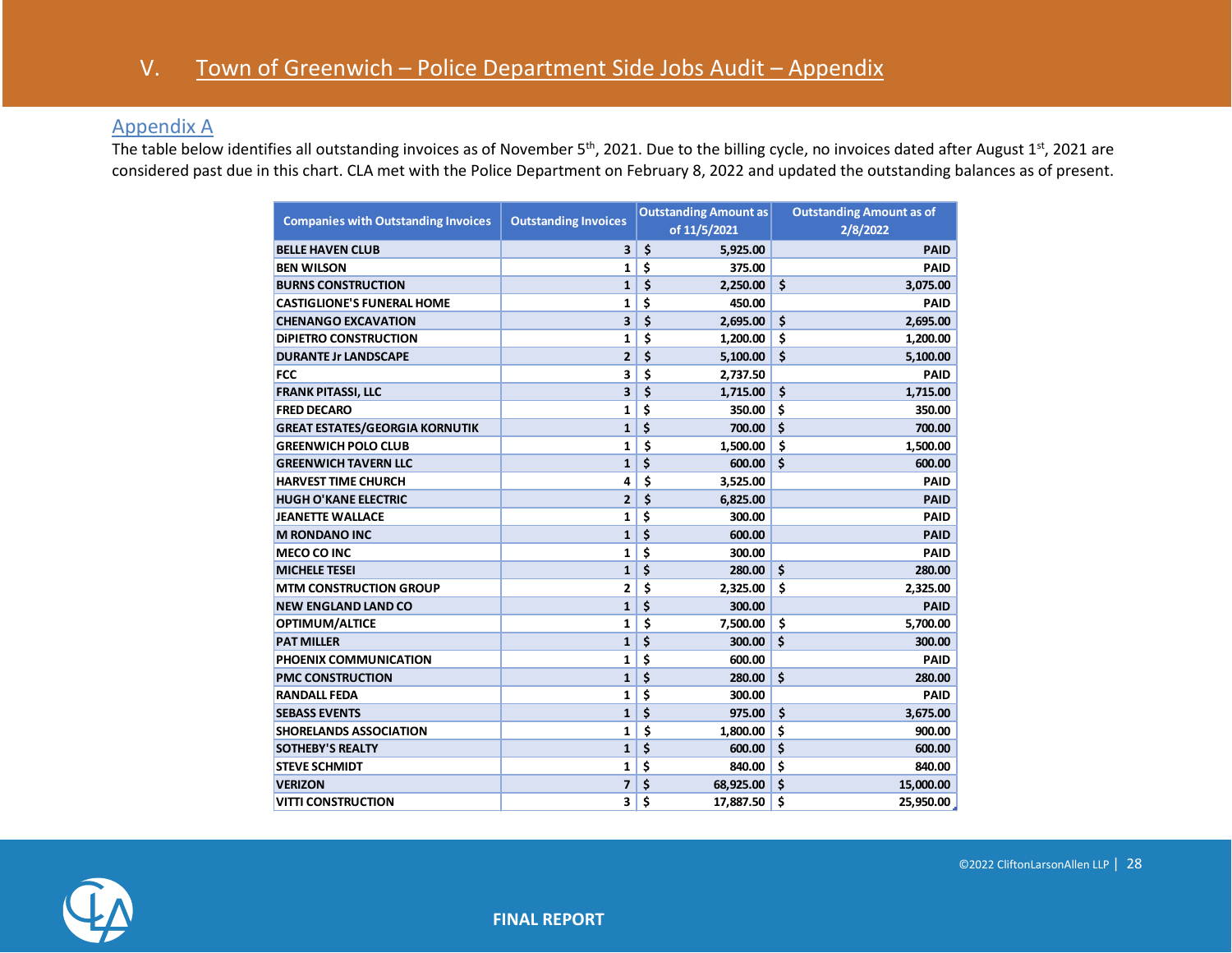## <span id="page-28-0"></span>Appendix B

The table below identifies Invoices that were outstanding for the longest period of time as of November 5<sup>th</sup>, 2021. Date indicates the date the invoice was sent out, and the deposit date is the date the invoice was paid.

|                 | <b>Invoice #</b> | <b>Date</b>        | <b>Customer Name</b>                               | <b>Deposit Date</b> | <b>Invoice Amount</b> | <b>Days to Pay</b> |
|-----------------|------------------|--------------------|----------------------------------------------------|---------------------|-----------------------|--------------------|
|                 | 2454             |                    | 2/26/2018 SITE WIRELESS                            | $9/8/2020$ \$       | 560.00                | 925                |
| 2               | 2496             |                    | 3/8/2018 SITE WIRELESS                             | $9/8/2020$ \$       | 1,120.00              | 915                |
| $\overline{3}$  | 2571             |                    | 3/22/2018 SITE WIRELESS                            | $9/8/2020$ \$       | 1,120.00              | 901                |
| 4               | 2578             |                    | 3/23/2018 ELIZABETH KAMINSKI                       | $8/11/2020$ \$      | 840.00                | 872                |
| 5 <sup>1</sup>  | 2892             |                    | 6/12/2018 SITE WIRELESS                            | $9/8/2020$ \$       | 280.00                | 819                |
| $6 \overline{}$ | 3227             |                    | 8/31/2018 WALSH AND SONS PAVING AND EXCAVATING INC | $5/29/2020$ \$      | 3,990.00              | 637                |
| 7               | 1193             |                    | 5/8/2017 MILLER MOTOR CARS                         | $1/4/2019$ \$       | 280.00                | 606                |
| 8               | 1381             |                    | 6/12/2017 ANDREW STACKPOLE                         | $2/8/2019$ \$       | 280.00                | 606                |
| 9               | 2017             |                    | 11/22/2017 HIRSCH INC                              | $6/28/2019$ \$      | 560.00                | 583                |
| 10              | 1498             | 7/10/2017 VERIZON  |                                                    | $2/8/2019$ \$       | 3,780.00              | 578                |
| 11              | 2018             |                    | 11/22/2017 F&G CONSTRUCTION                        | $4/5/2019$ \$       | 560.00                | 499                |
| 12              | 1797             |                    | 9/27/2017 OLIVIA BROOKS ALLAN                      | $1/18/2019$ \$      | 280.00                | 478                |
| 13              | 1314             |                    | 6/5/2017 WATERCRESS SPRINGS ESTATE SALES           | $9/14/2018$ \$      | 280.00                | 466                |
| 14              | 1921             |                    | 11/6/2017 LARRY DELUCA EXCAVATING                  | $2/15/2019$ \$      | 560.00                | 466                |
| 15              | 1887             | 10/31/2017 VERIZON |                                                    | $2/8/2019$ \$       | 2,380.00              | 465                |
| 16              | 2158             |                    | 12/12/2017 ROBERTO FERNANDEZ LANDSCAPING           | $3/22/2019$ \$      | 840.00                | 465                |
| 17              | 3716             |                    | 12/1/2018 CHARLES HELME                            | $2/28/2020$ \$      | 280.00                | 454                |
| 18              | 2004             |                    | 11/22/2017 LARRY DELUCA EXCAVATING                 | $2/15/2019$ \$      | 280.00                | 450                |
| 19              | 1973             | 11/20/2017 VERIZON |                                                    | $2/8/2019$ \$       | 1,540.00              | 445                |
| 20              | 1320             |                    | 6/5/2017 CATHERINE LORENZI                         | $8/16/2018$ \$      | 280.00                | 437                |
| 21              | 2335             |                    | 1/18/2018 RALPH LONGO CONSTRUCTION                 | $3/22/2019$ \$      | 420.00                | 428                |
| 22              | 1388             |                    | 6/12/2017 LEASON CERCY                             | $8/10/2018$ \$      | 455.00                | 424                |
| 23              | 1393             |                    | 6/12/2017 SITE WIRELESS                            | $8/10/2018$ \$      | 280.00                | 424                |
| 24              | 2151             | 12/12/2017 VERIZON |                                                    | $2/8/2019$ \$       | 2,940.00              | 423                |
| 25              | 1464             |                    | 6/22/2017 NORDIC CUSTOM BUILDERS                   | $8/10/2018$ \$      | 280.00                | 414                |